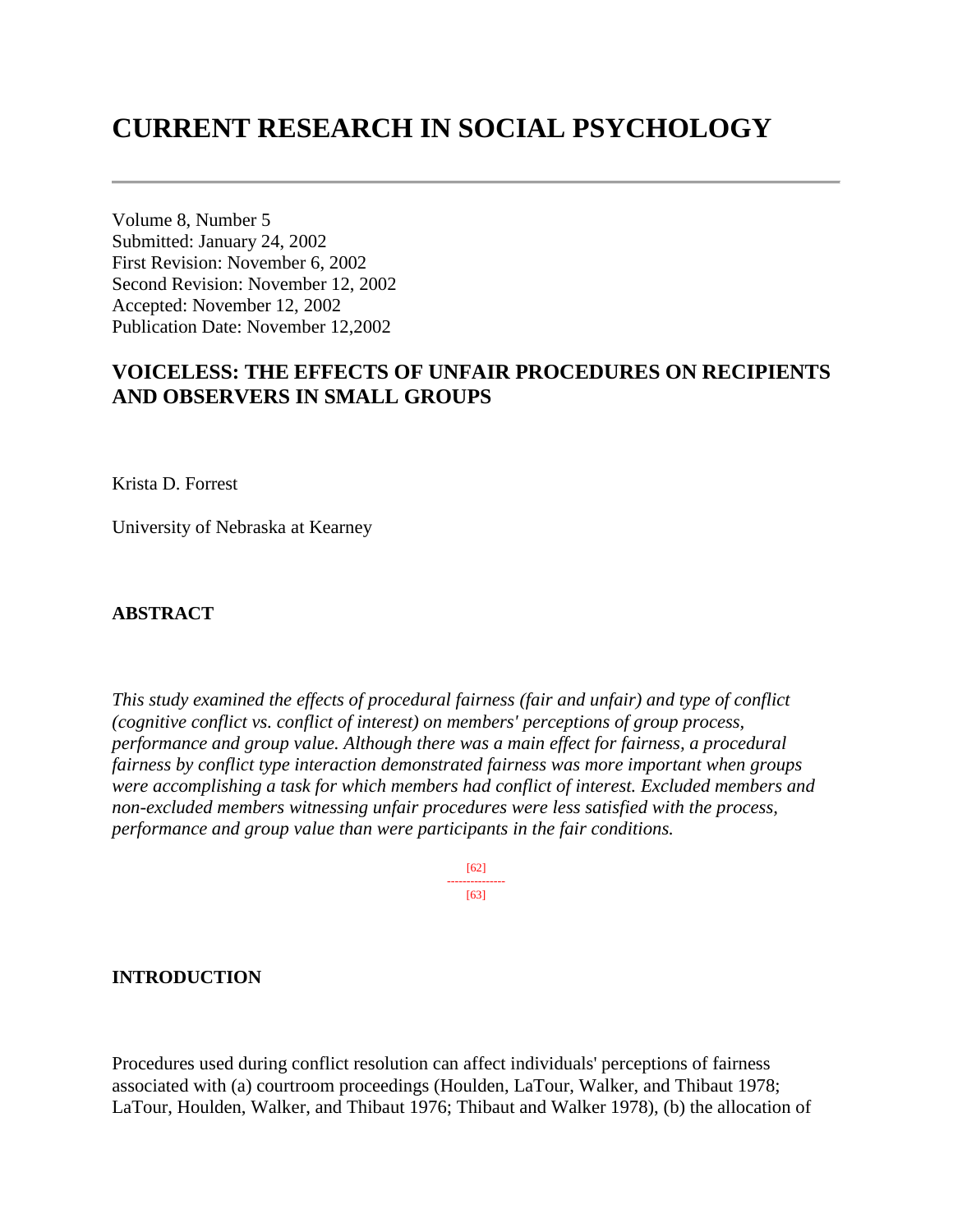scarce resources (Greenberg, 1987), and (c) prospective and current employers (Folger and Konovsky 1989; Landy, Barnes-Farrell and Cleveland 1980). In general, individuals are more pleased with conflict resolution procedures that allow them to present their side of a dispute in their own terms and this satisfaction is often unrelated to distributive justice (Folger and Konovsky 1989; Lind, Kanfer, and Earley 1990; Thibaut and Walker 1978). According to Thibaut and Walker fair procedures influence satisfaction above and beyond outcome because participants are able to make instrumental contributions to the task at hand. Others (Lind and Tyler 1988; Tyler 1994; Tyler, Degoey, and Smith 1996) suggest a relational approach to procedural justice. They argue that procedural justice is important because it gives participants information about the group or organization to which they belong. According to the group-value model, being allowed voice during a group's discussion increases the group member's perception that (a) he or she is a respected member; and (b) there is pride associated with belonging to that group (Tyler, et al. 1996).

Regardless of which theoretical approach one uses to explain the importance of voice to group members, the effects of voice in the courtroom or the workplace should be applicable to other conflict resolution settings. Although small decision-making groups are one such setting, less work has been done to investigate the effects of procedures that allow or disallow voice within such groups. The goal of this research is to replicate and extend previous studies on procedural fairness in small decision-making groups. Specifically I examined the degree to which (a) small groups of interacting members are affected by fair and unfair procedures, (b) the type of task exacerbates the effects of fair and unfair procedures for those members, and (c) all members of groups using those procedures (not just those directly affected) are influenced.

#### **An Instrumental Model of Procedural Justice**

Based on research looking at preferences for disputes and courtroom proceedings, Thibaut and Walker (1978) suggest that disputants' perception of a decision as just increases when they have process control. Process control includes the amount of control a group member has over order in which information is offered, who presents that information, and what kind of information is discussed. Thibaut and Walker also indicate that process control should be less important when parties are involved in cognitive conflicts and more important when parties are involved in conflicts of interest. Cognitive conflict occurs when all parties involved are searching for the same "truth" or a correct answer to a given problem or dilemma, but those same parties differ in their approaches for that answer (Thibaut and Walker 1978). Thibaut and Walker go on to suggest that procedural justice does not seem as important when resolving issues grounded in cognitive conflict because truth is best accomplished when a single person, referred to as a disinterested third party, controls both the presentation of information and the decision-making. Although the use of fair procedures may be less important in resolving disputes grounded in cognitive conflict, it is vital when resolving issues where prospective solutions create conflicts of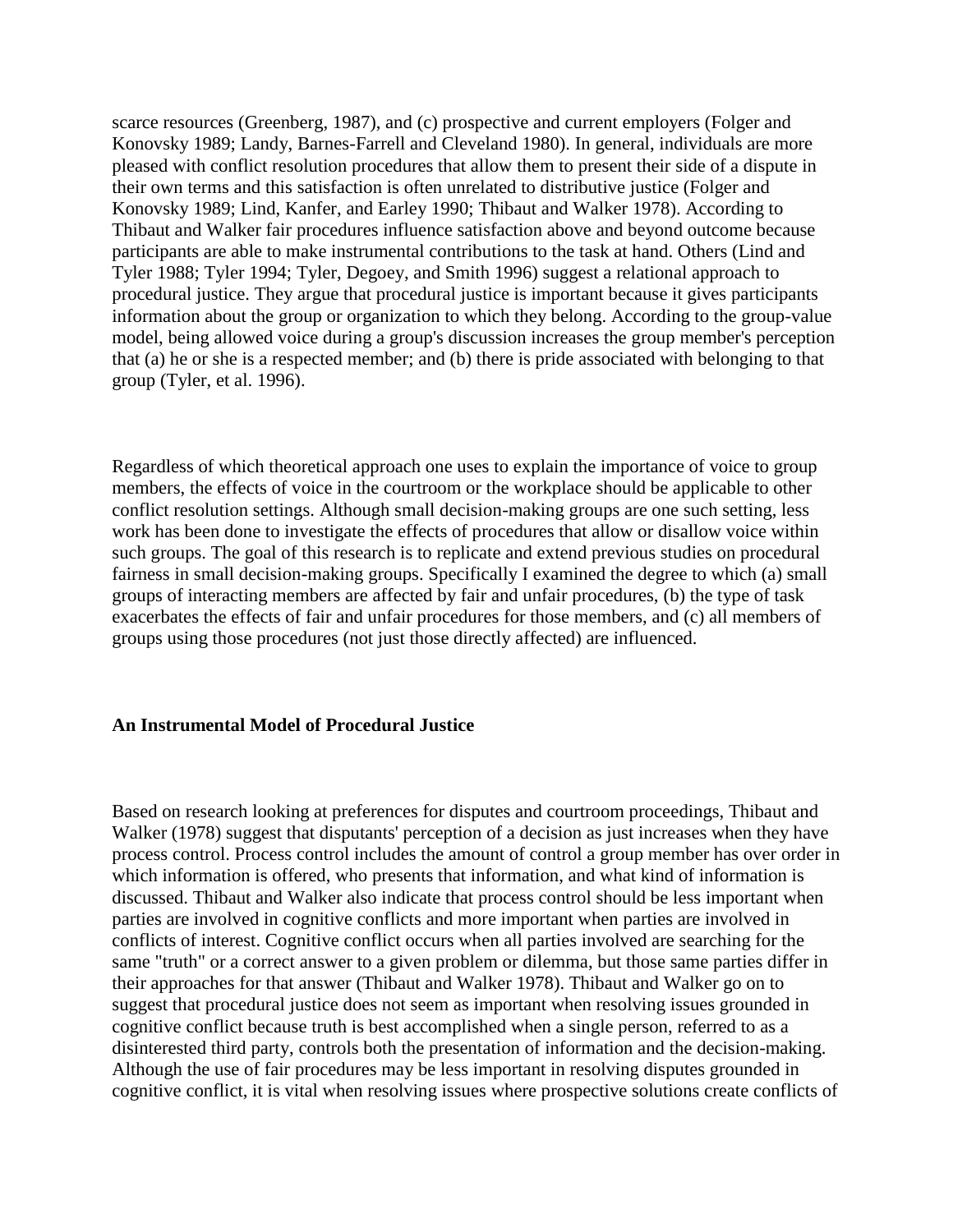interest. When the parties involved have conflict of interest, for one disputant to have a beneficial outcome, another disputant must forfeit his or her own needs or benefits.

```
[63]
---------------
 [64]
```
The ability for a disputant to have control over what information represents his or her own side when resolving a conflict became known as voice. Voice has become the most commonly investigated aspect of procedural justice with many researchers replacing manipulations of procedural justice with manipulations of the presence or absence of voice (Van den Bos 2001).

Why is voice such an important part of process control? According to Thibaut and Walker (1978) disputants have a unique perspective on how their inputs are relevant to given outcomes. Also known as perceptual saliency, participants are able to present information that is critical to them but may be overlooked by others. Inherent in this need to present one's side is the perception that greater process control will lead to a greater chance that one will benefit from the outcome in question (Lind and Tyler 1988; Tyler 1994; Van den Bos and Prooijen 2001).

## **A Non-Instrumental or Relational Model of Procedural Justice**

Since the development of the original theory of procedure, researchers have consistently established that aspects in addition to process control are important in understanding the effects of voice. For example, Lind, et al. (1990) demonstrated that participants rated a task procedure as most fair when they provided input or voice prior to a decision being made (instrumental voice) and least fair when they had no voice. Participants who were allowed voice after the decision was made (noninstrumental or relational voice) rated task fairness somewhere in the middle.

By using structural modeling, Tyler (1994) demonstrated procedural justice ratings were strongly affected by issues unrelated to process control. Examples included: (a) perceptions of neutrality or even-handed treatment by the leader; (b) trust in the leader's intentions in making the decision; and (c) the participant's perception of his or her status within the group. Compared to instrumental voice, relational voice was more related to group factors such as commitment to the organization (Lind and Tyler 1988; Robbins, Summers, Miller and Hendrix 2000) and perceptions of long-term goals (Tyler 1994; Tyler et al. 1996). Other researchers have examined conditions in which the presence of voice appears to be more important. Examples include lack of a clear outcome or standard to which the final solution can be compared and questions about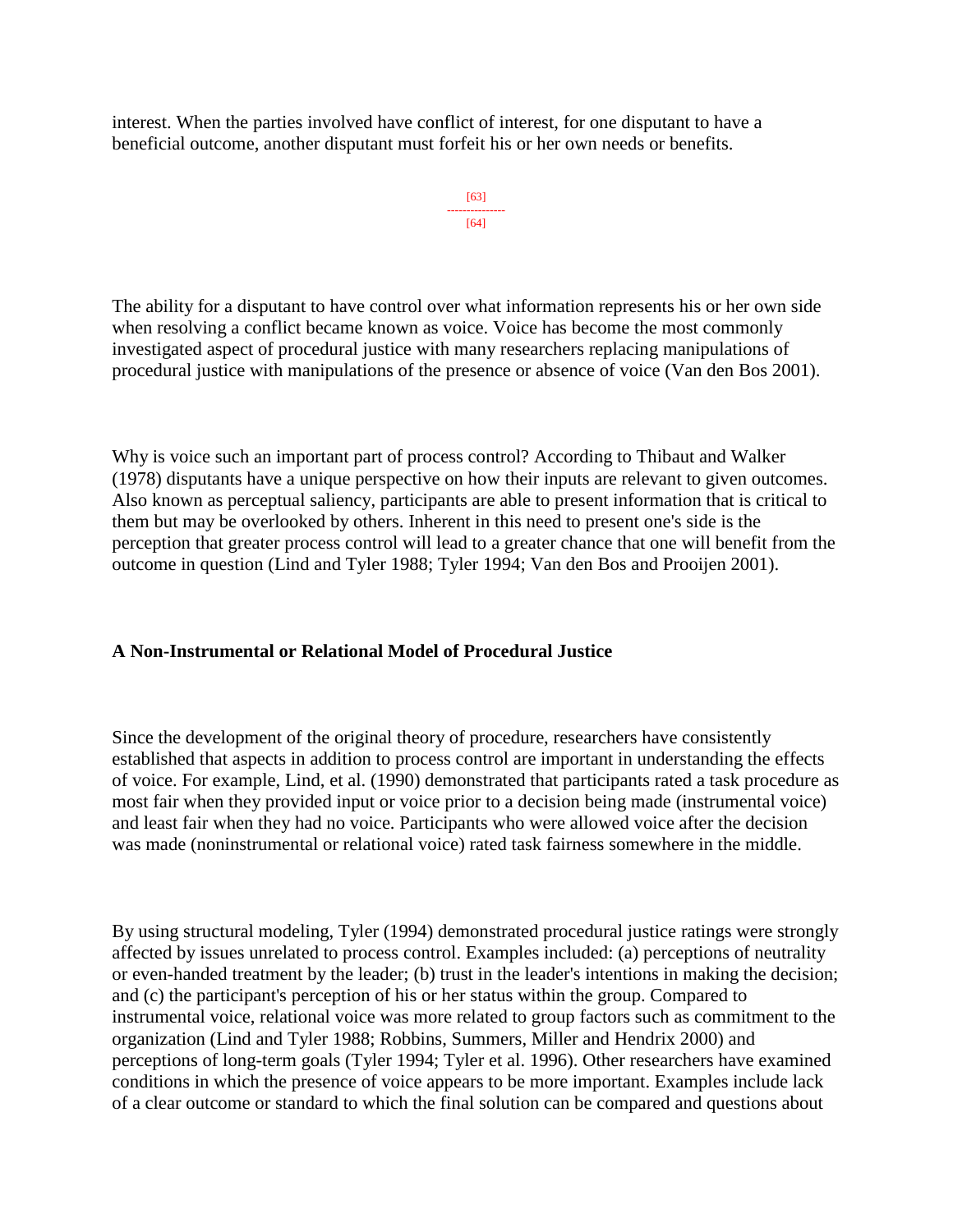the trustworthiness of the group or leader enacting the decision (Lind and Tyler 1988; Van den Bos, Wilke, and Lind 1998) and overall uncertainty about ones future (Van den Bos and Miedema 2000). In sum, because having voice increases a member's social connections with the group, voice also implies that one is a "valued, full fledged member of the group enacting the procedure" (Lind et al. 1990: 952).

Because voice causes individuals to feel more satisfied with corporate and legal processes in large organizations and institutions, members of decision-making groups should also be more satisfied with a group that enacts a fair procedure. Researchers examining the effects of different decision making procedures within small groups also show that voice relates to members' group evaluations. For example, Peterson (1999) found that individual members valued their group leader more when using a majority rule decision versus a unanimous decision rule, especially when a member of the group deliberately invoked conflict during the discussion process. He concluded that group member and leader evaluations benefit more from a procedure insuring moderate voice rather than procedures encouraging lower or higher levels of voice.

> [64] --------------- [65]

Korsgaard, Schweiger, and Sapienza (1995) have examined other conditions in which voice is more necessary for group members. They hypothesized that procedural fairness is especially important for group members who perceive their inputs as being ignored by the group leader, and when they fail to have influence over the final decision. This is consistent with research by Tyler (1994) and Van den Bos, et al. (1998) suggesting voice is more important when we have questions about our leader's trustworthiness.

Hegtvedt and colleagues (Hegtvedt, Thompson, and Cook 1993; Hegtvedt 1990; Hegtvedt 1988) conducted a series of research studies investigating the effects of procedural fairness on group members' reactions to their own and other members' distributive outcomes. Participants read one of several vignettes describing an interaction between two individuals. One character in the vignette was a typist and the other was a person needing the paper to be typed. Participants assumed the role of typist in the vignette and then answered a series of questions based on his or her role in the story. In general, they found that group members responded most negatively to procedures that violated their expectations of equity, when their personal outcomes were negative. Specifically Hegtvedt (1988) suggested that when participants perceived themselves as underrewarded (ie., compensated for less than what they expected) they "restored psychological equity by …expressing a more unfavorable opinion of their partner" (150). Subsequent research by Hegtvedt (1990) illustrated that of three social relationship factors investigated: fair treatment, relative power position, and status within the group, fair treatment had a stronger influence on the participants' emotional reactions to the scenarios.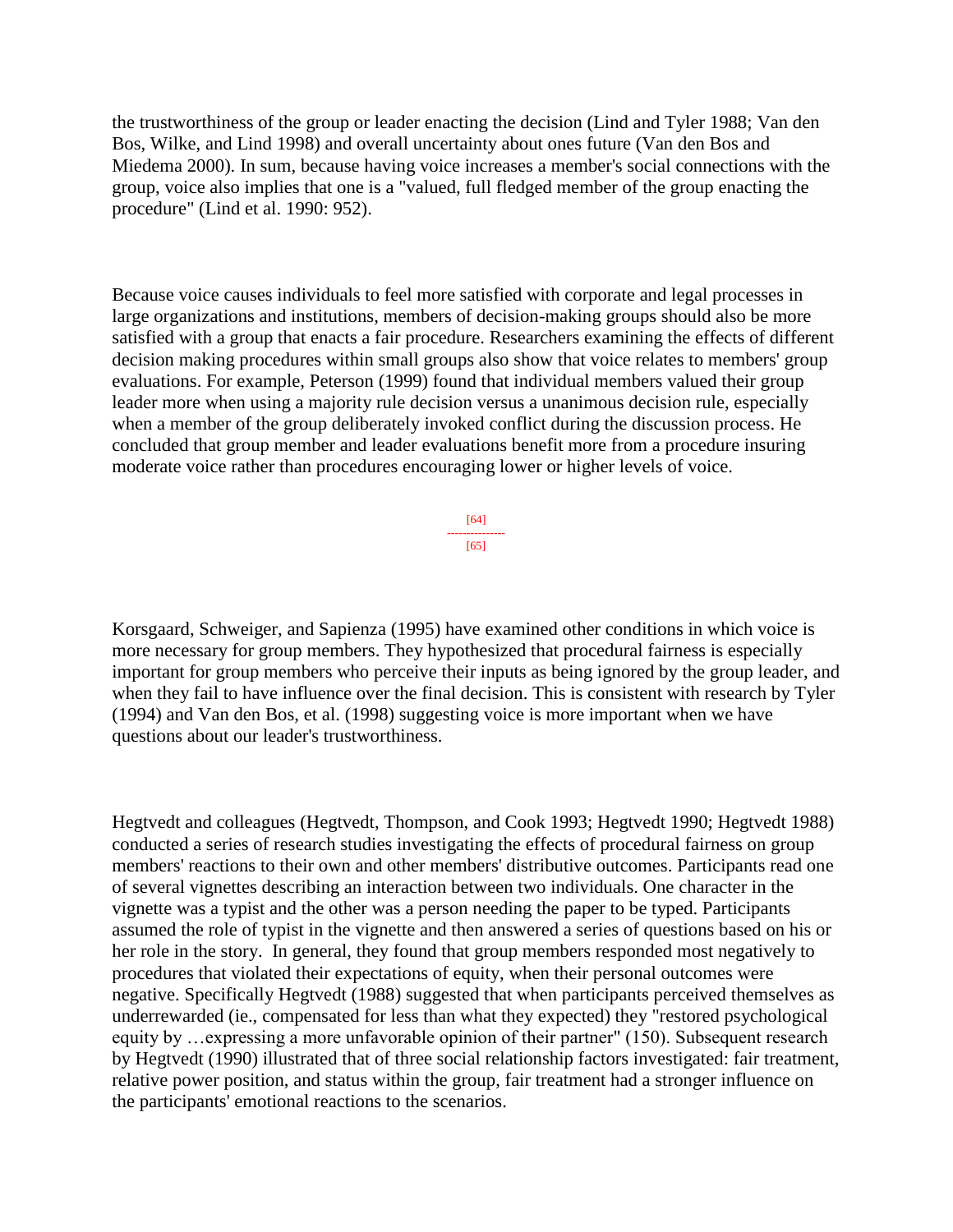One does not have to be directly affected by unfair procedures for them to influence satisfaction and group value. Researchers have examined the differences between group members directly affected by unfair procedures and those organizational members who witnessed them. Lind, Kray and Thompson (1998) investigated participant reactions to leaders who either used mild unfair procedures (voice was denied one time for each member) or harsh unfair procedures (voice was denied for one member three times). They found that groups in which each participant experienced a little unfair treatment evaluated the supervisor significantly more negatively than groups who only had one member treated harshly. They suggested that differences in supervisor ratings were the result of differences in salience between personally experiencing mild injustice and hearing about harsh injustice from someone else. In a subsequent study, Van den Bos and Lind (2000) found that participants rated the fairness of procedures similarly across the self/unfair conditions and other/unfair conditions suggesting that members' ratings of their leaders are in fact affected by other members' unfair treatment. They hypothesized that this study showed a stronger effect of observed maltreatment because a "thirdparty" experimenter provided information about the other participant's unfair procedure rather than the target person.

> [65] --------------- [66]

## **The Current Study**

Previous researchers have demonstrated the importance of fair procedures in experimental paradigms designed to simulate group interactions. For example, participants are led to believe that their contributions to a task will be combined with other group members or participants are asked to assume the role of an actor in a scenario involving two or more individuals. Although these are valuable ways of creating well controlled group situations, they often fail to create the interactive environment associated with having group members actually solve a task together. Hegtvedt (1990) suggests that compared to role playing, having group members engage in more active participation may actually enhance the effects of social factors on perceptions of equity. Hegtvedt, Thompson and Cook (1993) note that another limitation of the scenario method is the inability for researchers to study the effects of inequity over a series of exchanges. Therefore the first goal for the current study was to use a group paradigm that increased the degree of interactions among group members.

Second, I wanted to incorporate two factors from the instrumental and relational perspectives on voice. The first issue involves the type of conflict and the idea that procedural fairness is more important when groups' tasks involve conflict of interest as compared to cognitive conflict. The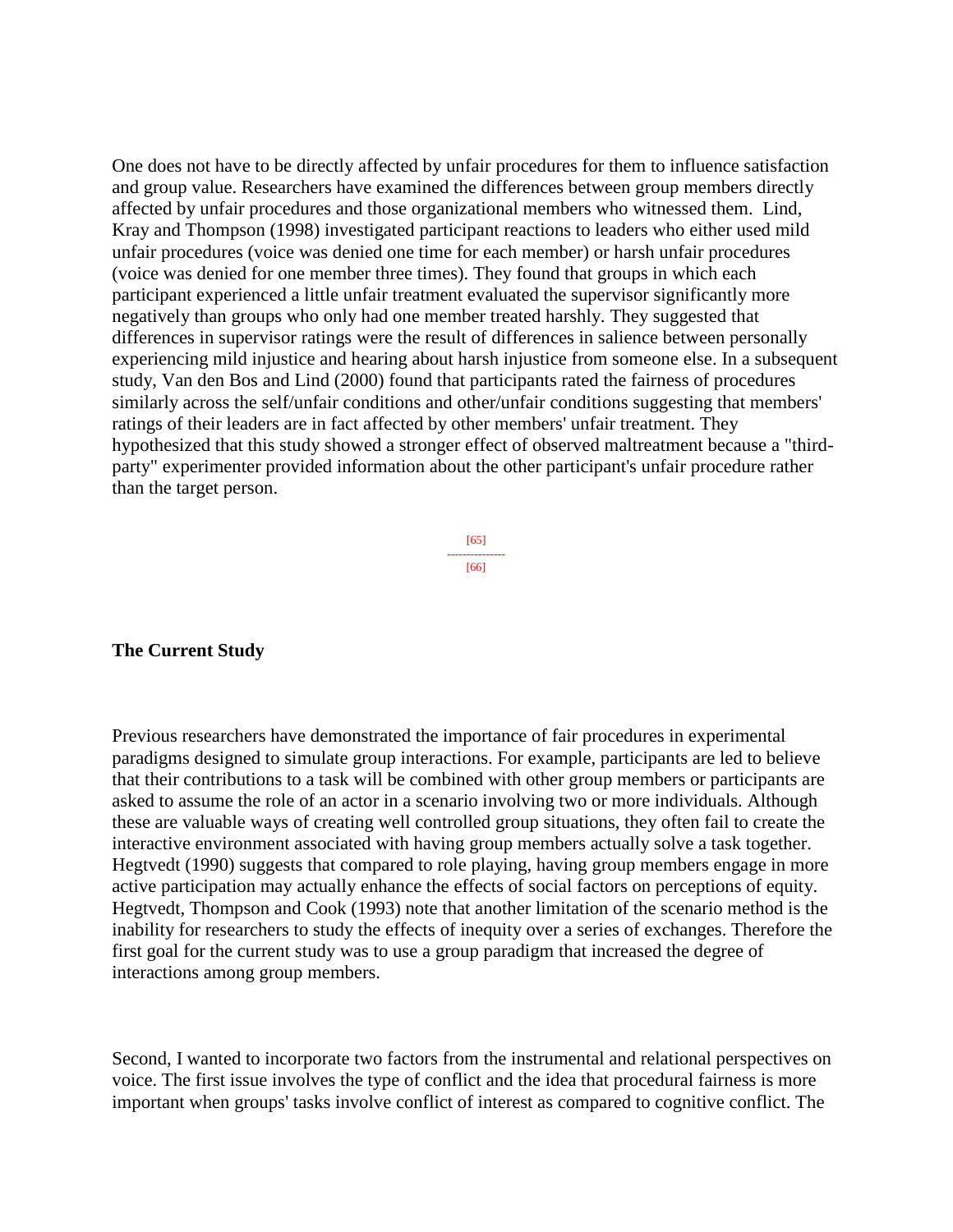second factor is the idea that perceptions of the group, including social bonds and value are enhanced as a function of having voice. Thibaut and Walker (1978) suggest that instrumental voice is more important in resolving conflicts of interest. What about non-instrumental voice? Consistent with previous research conducted by Hegtvedt (1990; 1988), I expected that all participants in an Unfair Procedural condition would evaluate their groups' process, performance, and value more negatively than would participants in a Fair Procedure condition. Second, I hypothesized that differences in Procedural Fairness would have the most effect on members' ratings of process, performance and group value when participants are involved in tasks that trigger conflict of interest rather than cognitive conflict.

My third goal for this investigation was to determine the effects of receiving versus observing the Unfair Procedure. I hypothesized that group members actually excluded in the Unfair Procedure conditions would evaluate their groups' process, performance, and value more negatively than group members observing the exclusion in the same condition and that these non-excluded members in the Unfair Procedure conditions would evaluate their groups' process, performance and value more negatively than groups members participating in the Fair Procedure Conditions.

> [66] --------------- [67]

## **METHOD**

#### **Design**

The design was a 2 (Procedural Fairness: Fair or Unfair) x 2 Type of Conflict: Conflict of Interest or Cognitive Conflict) factorial. Participants were randomly assigned to one of four experimental groups: (a) Fair Procedure, Cognitive Conflict; (b) Unfair Procedure, Cognitive Conflict; (c) Fair Procedure, Conflict of Interest; (d) Unfair Procedure, Conflict of Interest.

#### *Participants*

A total of 120 Caucasian participants (33 men and 87 women) from a Midwestern university participated in the current study. All individuals received extra credit in an introductory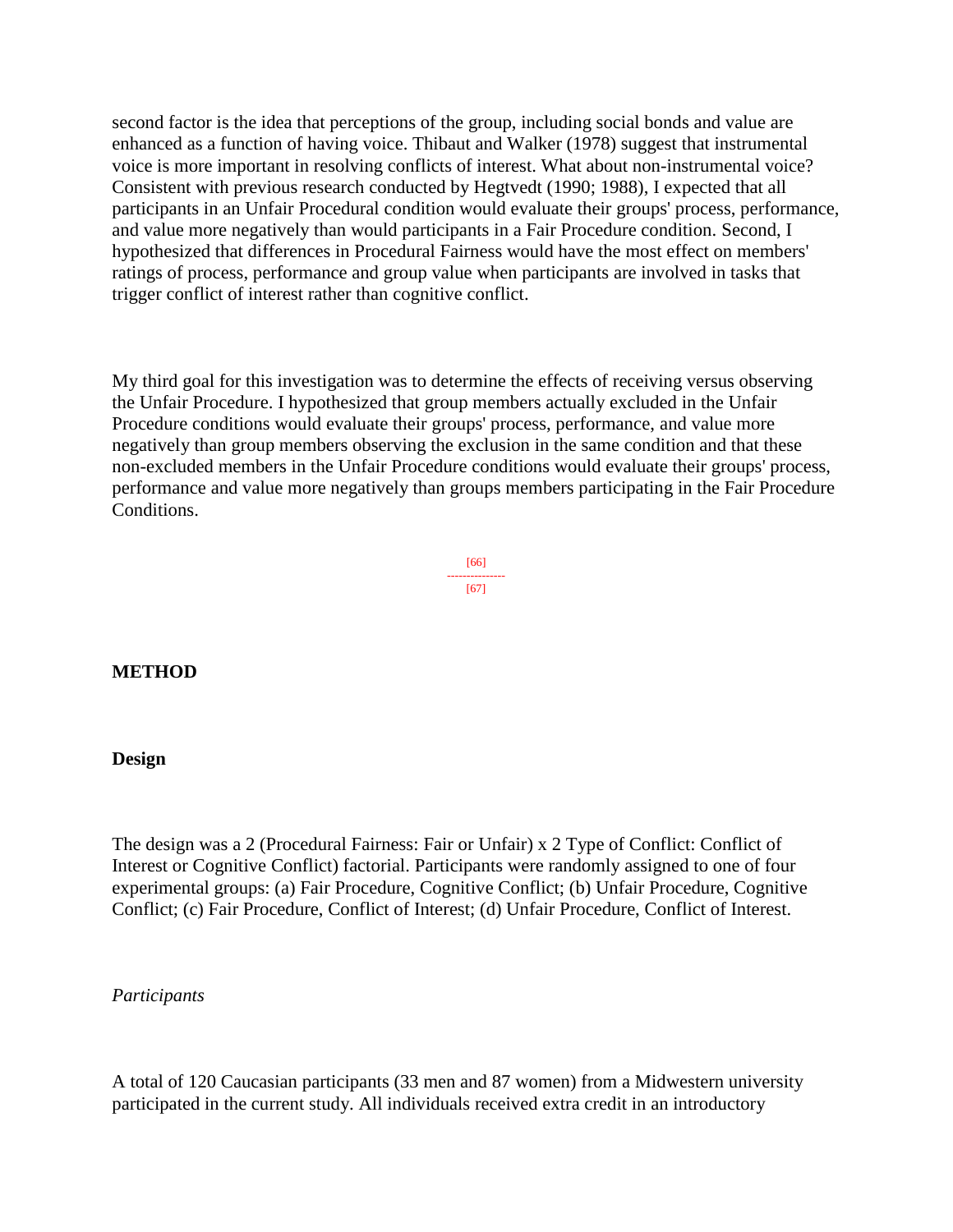psychology course in return for their participation. Each of the 40 groups included three participants and one male confederate who served as group leader in the study. Although all three confederates were not able to complete a balanced number of groups across all four conditions, there were no differences in participants' ratings of leaders competence,  $F(2, 117) =$ 0.88,  $p > .05$  or leader satisfaction. F (2, 117) = 2.26,  $p > .05$ .

## **Justice Manipulation**

Prior to the experiment, each confederate leader was trained to be consistent in excluding a group member from the discussion process. Leaders were instructed: not listen to the excluded member's suggestions, not be helpful to that person when help was requested, to refuse to answer a specific question or only provide unhelpful responses, to point out how the excluded member's input was only redundant to others and to avoid sustained or meaningful eye contact with the excluded member. After each group was seated, the experimenter appeared to "randomly" select the confederate leader from a list of names provided by that group. The selected leader was then asked if he was comfortable serving as leader. Once he agreed, the experimenter handed him a typed set of instructions.

In all conditions, the experimenter gave the leader a written set of procedural instructions including copies of the task. After all members completed the task individually, the leader read further instructions from the procedural instruction sheet. The leader started on his left and had each group member present his or her solution to the group, one at a time. In the unfair conditions, the leader ignored the person to his immediate right during the group's discussion process. The leader then recorded many of group members' comments on a group response sheet. After the discussion phase was completed, the leader began the decision-making phase by asking group members to indicate which solution or solutions did they believe was most correct for the problem. At this point, regardless of experimental condition, all group members participated in the group's decision. The leader then recorded this decision on a group response sheet.

After the group task was completed, the experimenter reentered the room and asked members to complete questionnaires concerning the group experience. She then debriefed them on the nature of the study, answered questions, and thanked them for their participation.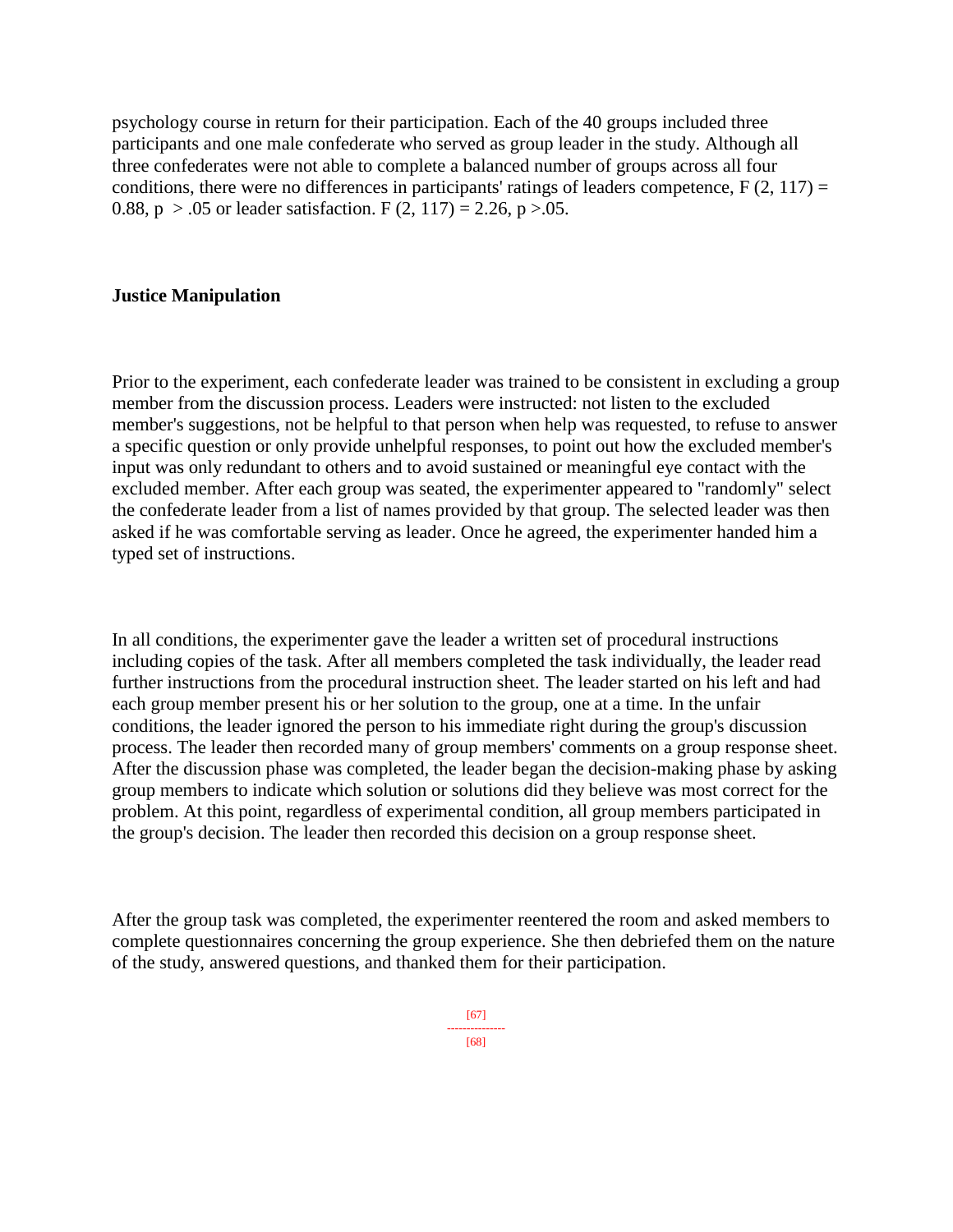## *Task Manipulation*

Conflict of interest task. Individuals assigned to the conflict of interest task served as "committee members" who were chosen by their university to develop an affirmative action policy. Participants read an instruction sheet that (a) defined affirmative action, (b) defined technical credentials (i.e., high school grade point average, SAT scores, high school rank, and letters of recommendation) and group membership (i.e., gender) and (c) explained the process of weighting technical credentials and group membership for admissions criteria. This task was based on a series of questions used in affirmative action research by Nacoste (1994, 1996) and was chosen as a conflict of interest task based on previous research and theoretical work. For example Kravitz (1995) found that participants perceived the process of affirmative action as unfair regardless of how they felt about prejudice and racism.

One would expect that non-beneficiaries directly affected by an affirmative action procedure would perceive it as a conflict of interest. We also suggest that other members of the nonbeneficiary group (e.g. white males) may perceive the task as a conflict of interest because of their identification with those members of the group directly affected by an implemented policy.

Participants in the current study indicated strong disagreement with the general use of special consideration. The same respondents also suggested that when special consideration was given to some applicants (e.g., women, African-Americans, Hispanics) the selection process is unfair for all applicants. Males and females did not differ significantly in their responses to questions concerning either general or specific attitudes toward affirmative action.

Cognitive conflict task. Individuals assigned to the cognitive conflict condition completed a task in which they considered themselves to be the crew of a space ship that had crashed on the moon (Hall and Watson, 1970). Group members received a list of 15 items available to them for their survival. Sample items include matches, food concentrate, and oxygen. The group then rank ordered those items in degree of importance to their survival on the moon. While the experimenter kept a record of individual perspectives, participants were not aware of which members contributed the most accurate information.

> [68] --------------- [69]

#### **Dependent Measures**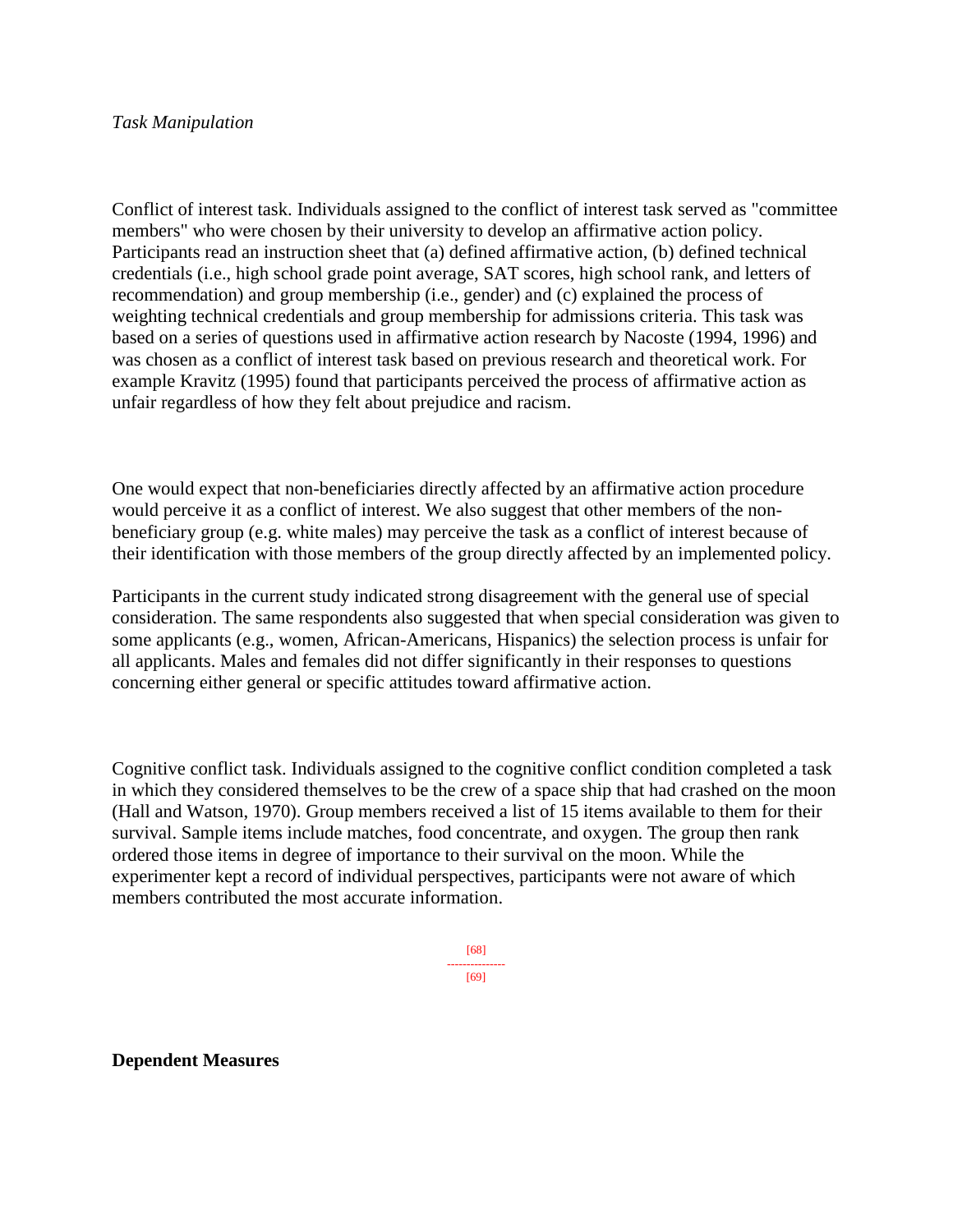Leader evaluation. Participants completed a series of statements that appeared to evaluate leader style and effectiveness. These measures were used to assess the effectiveness of the procedural fairness manipulation as well as measure the effects of the independent variables on ratings of process, performance and group value. The statement "The leader allowed me to speak during the group's discussion," was used to assess whether participants ostracized by the leader perceived the exclusion. Possible responses ranged from 1(Never) to 5(Always).

Group evaluation. There were also survey items for measuring satisfaction with group process and performance. Possible responses to these questions ranged from 1(Disagree) to 5(Agree). To measure overall process satisfaction participants responded to the statement "In general, I am satisfied with the way how the group worked together." Responses to "In general, I was satisfied with the group's performance," served as a measure of performance satisfaction. A third item assessed perceptions of group value. Group members rated the following statement "The way I worked with my leader made me want to stay in the group," on a scale of 1(Never) to 5(Always).

**RESULTS**

## **Manipulation Check.**

To determine whether excluded group members were aware of their differential treatment and if this awareness differed as a function of task type, I conducted a 2 (Group Member Treatment: Excluded, Non-excluded) by 2 (Conflict Type: Conflict of Interest, Cognitive Conflict) ANOVA on member ratings of allowed contributions. Within the Unfair conditions (n=54), there was a significant main effect of being the excluded group member. Compared to non-excluded members ( $M = 4.64$ ), excluded members ( $M = 4.00$ ) indicated that their leaders were less likely to allow them to talk during the group's discussion,  $F(1, 50) = 6.26$ ,  $p = .02$ . There was no main effect for Conflict Type,  $F(1, 50) = 0.04$ ,  $p > 0.05$ , or Group Member Treatment by Conflict Type interaction,  $F(1, 50) = .43$ ,  $p > .05$ . Means, presented in Table 1 show the hypothesized differences in perceptions of allowed contribution as a function of group member treatment.



**Table 1: Means and Standard Deviations for "Allowed Contributions" by Group Member Treatment and Conflict Type**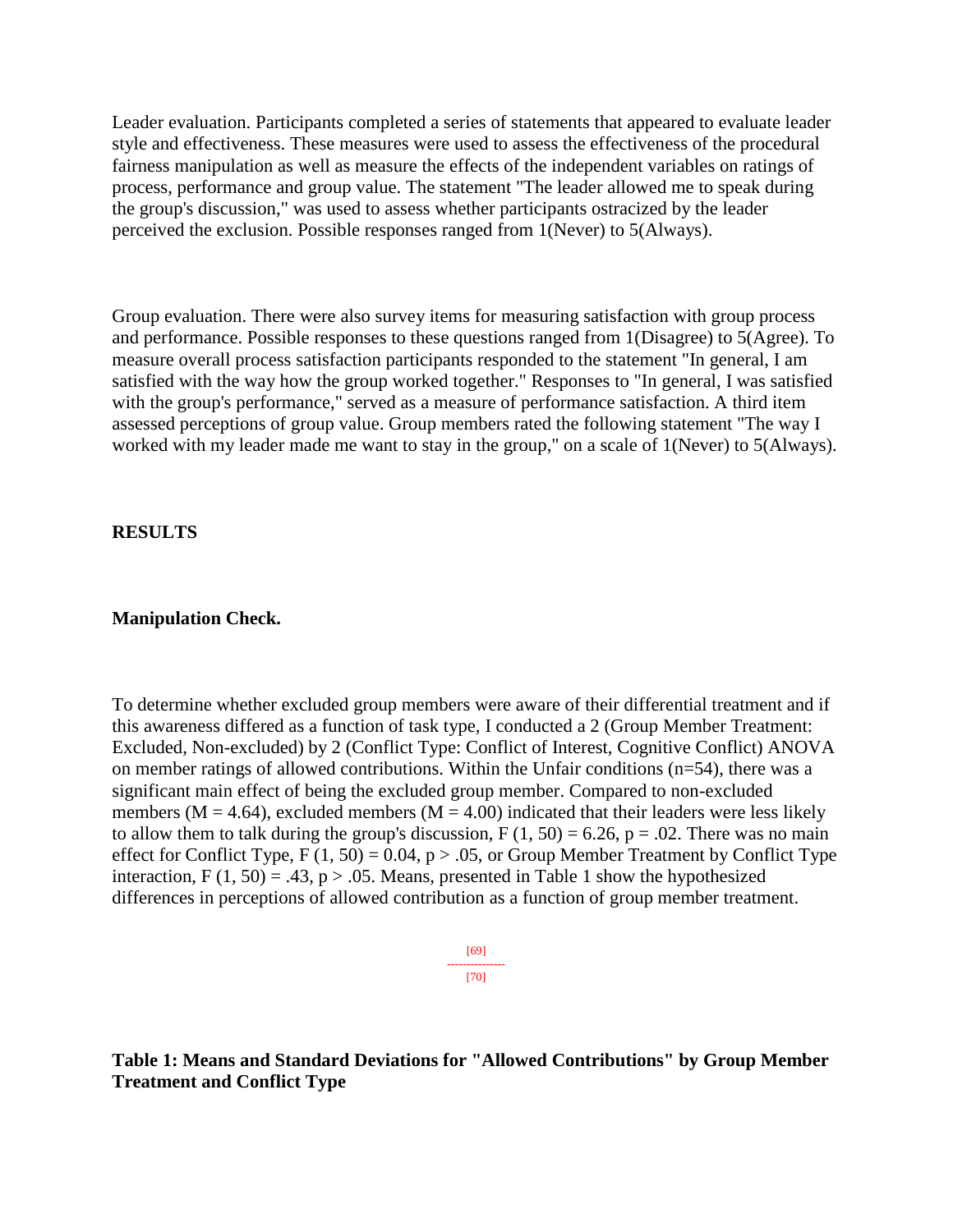|                             | <b>Conflict Type</b>      |                      |         |
|-----------------------------|---------------------------|----------------------|---------|
| Group Member                |                           |                      |         |
| Treatment                   |                           |                      |         |
|                             | <b>Cognitive Conflict</b> | Conflict of Interest | Overall |
| Excluded                    |                           |                      |         |
| Mean                        | 4.09                      | 3.86                 | 4.00    |
| <b>Standard deviation</b>   | 1.22                      | 1.68                 | 1.37    |
| $\mathbf N$<br>Non-excluded | (11)                      | (7)                  | (18)    |
| Mean                        | 4.59                      | 4.71                 | 4.64    |
| <b>Standard deviation</b>   | 0.59                      | 0.47                 | 0.54    |
| $\mathbf N$<br>Total        | (22)                      | (14)                 | (36)    |
| Mean                        | 4.42                      | 4.43                 | 4.43    |
| <b>Standard deviation</b>   | 0.87                      | 1.08                 | 0.94    |
| $\mathbf N$                 | (33)                      | (21)                 | (54)    |

Another 2-way ANOVA provides further support for the effects of the fairness manipulation. Excluded members ( $M = 2.11$ ) were more likely to report that their leader did not consider their ideas when discussing the problem than were non-excluded members ( $M = 1.56$ ), F (1, 50) = 4.21,  $p = .05$ . Again there was no significant main effect for Conflict Type, F (1, 50) = 0.08, p > .05, or interaction between Group Member Treatment and Conflict Type, F  $(1, 50) = 0.21$ , p > .05. These results suggest that group members perceived their exclusionary treatment similarly across the Conflict of Interest and Cognitive Conflict conditions (see Table 2 for means and standard deviations).

$$
\begin{array}{c}\n [70] \\
 \overline{171} \\
 [71]\n \end{array}
$$

**Table 2: Means and Standard Deviations for "Consideration of Ideas" by Group Member Treatment and Conflict Type**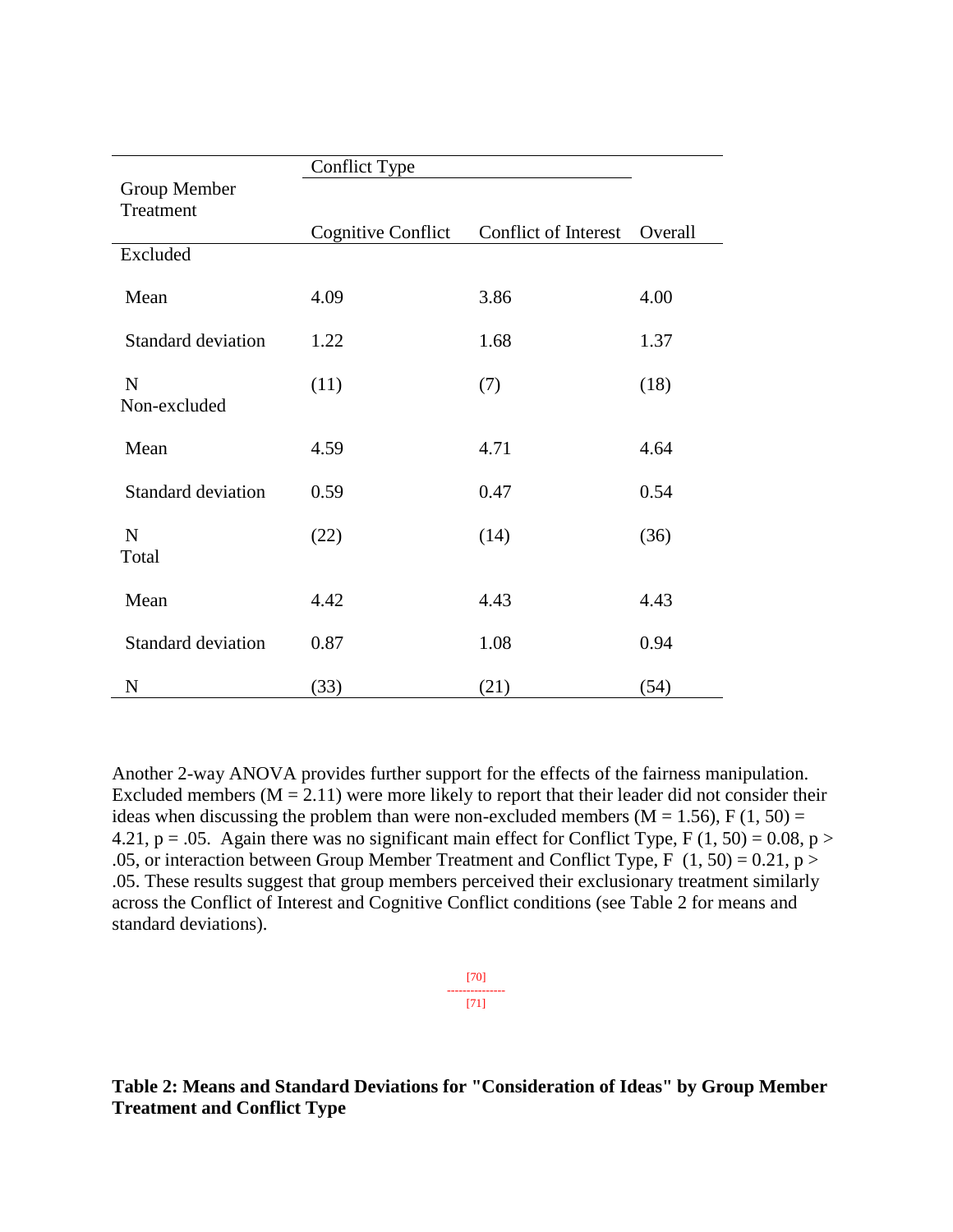|                           | <b>Conflict Type</b>      |                      |         |
|---------------------------|---------------------------|----------------------|---------|
| Group Member              |                           |                      |         |
| Treatment                 |                           |                      |         |
|                           | <b>Cognitive Conflict</b> | Conflict of Interest | Overall |
| Excluded                  |                           |                      |         |
| Mean                      | 2.09                      | 2.14                 | 2.11    |
| <b>Standard deviation</b> | 1.22                      | 1.46                 | 1.28    |
| $\mathbf N$               | (11)                      | (7)                  | (18)    |
| Non-excluded              |                           |                      |         |
| Mean                      | 1.64                      | 1.43                 | 1.56    |
| <b>Standard deviation</b> | 0.73                      | 0.76                 | 0.73    |
| $\mathbf N$               | (22)                      | (14)                 | (36)    |
| Total                     |                           |                      |         |
| Mean                      | 1.79                      | 1.67                 | 1.74    |
| <b>Standard deviation</b> | 0.93                      | 0.73                 | 0.97    |
| N                         | (33)                      | (21)                 | (54)    |

## **Procedural Fairness**

After determining whether excluded members were aware of their unfair treatment, I investigated the effects of procedural fairness on group process, performance and value using the group as the unit of analysis. In order to determine whether procedural fairness was more important for tasks higher in cognitive conflict as compared to conflict of interest, I conducted three 2 (Procedural Fairness: Fair or Unfair) x 2 (Conflict Type: Conflict of Interest or Cognitive Conflict) ANOVAs on the dependent measures of process satisfaction, performance satisfaction, and group value. Although group level analyses were appropriate for most of my tests, I did use individuals as the unit of analysis to make comparisons across group members who were excluded, non-excluded in the unfair conditions, and non-excluded in the fair conditions. For group-level analyses, means were computed for each group. If interactions were significant, post hoc tests using the Tukey's HSD correction were conducted to determine which groups were significantly different from one another. Means and standard deviations for process satisfaction,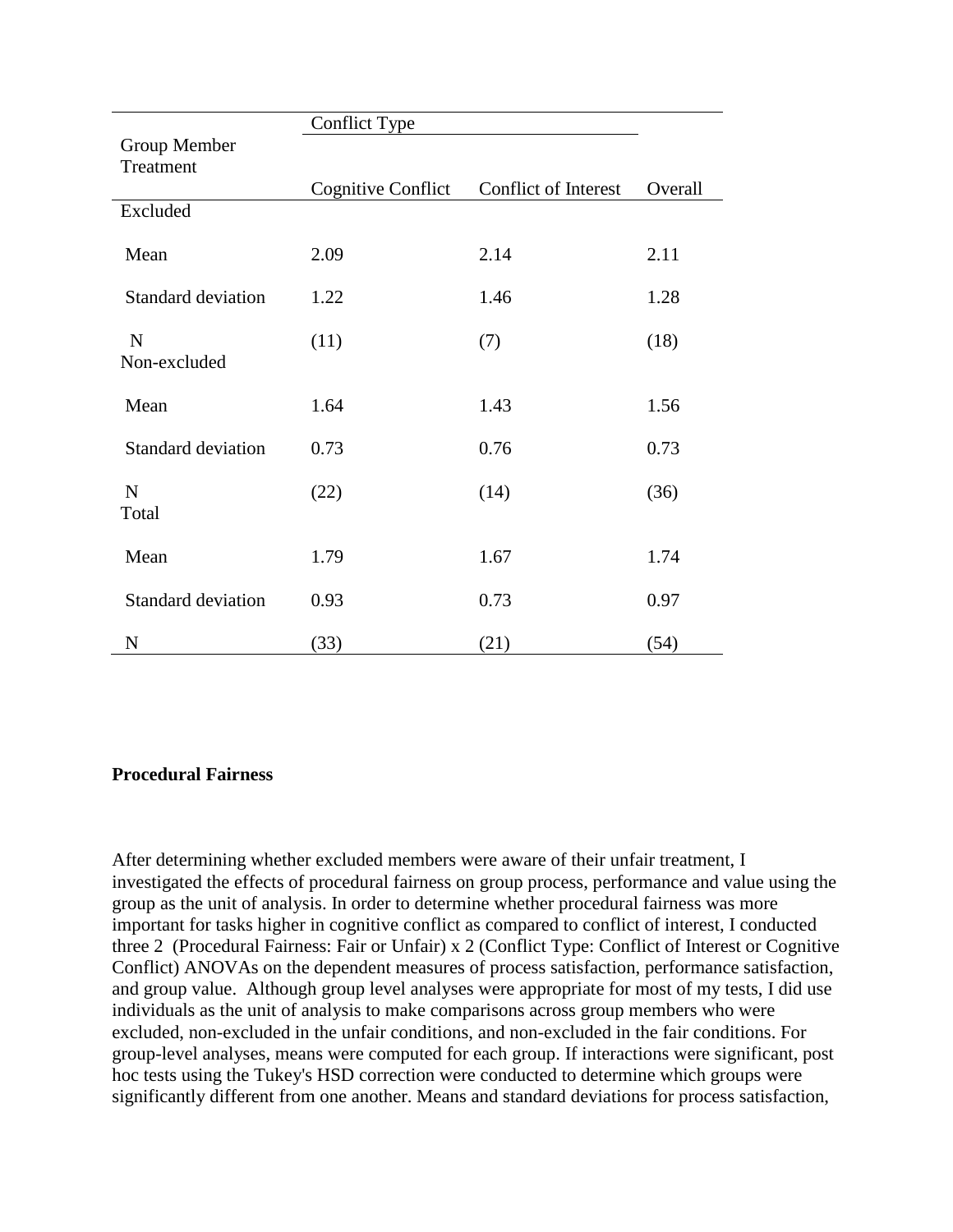performance satisfaction and group value across all conditions are presented in Table 3. A correlation matrix for variables of interest is in Table 3.

> [71] --------------- [72]

## **Table 3: Means and Standard Deviations for Variables of Interest Across All Conditions**

|                                 | Mean | Standard  |
|---------------------------------|------|-----------|
|                                 |      | Deviation |
| <b>Procedural Manipulation</b>  | 4.65 | 0.47      |
| <b>Process Satisfaction</b>     | 4.39 | 0.62      |
| <b>Performance Satisfaction</b> | 4.56 | 0.44      |
| Group Value                     | 3.73 |           |

 $N = 120$ .

#### **Table 4: Correlation Matrix for Variables of Interest**

|                                 | Procedural   | <b>Process</b> | Performance Group |         |
|---------------------------------|--------------|----------------|-------------------|---------|
|                                 |              |                |                   |         |
|                                 | Manipulation | Satisfaction   | Satisfaction      | Value   |
| <b>Procedural Manipulation</b>  | 1.00         |                |                   |         |
| <b>Process Satisfaction</b>     | $.36^{#}$    | 1.00           |                   |         |
| <b>Performance Satisfaction</b> | $.36^{#}$    | $.66^{*}$      | 1.00              |         |
| Group Value                     | $.26*$       | $.22**$        | $.36^{#}$         | $.00\,$ |

N =120.  $* = p < .05$ ,  $** = p < .01$ ,  $* = p < .001$ .

In order to test the hypothesis that unfair procedures negatively affect ratings of process, performance and value, I conducted 3 one-way ANOVAs using group as the unit of analysis ( $n =$ 40). The first ANOVA revealed a significant main effect for procedural fairness on overall satisfaction with the group's process,  $F(1, 38) = 16.30$ ,  $p < .01$ . Groups in the Unfair conditions  $(M = 3.98)$  were significantly less satisfied with their group's process than were groups in the Fair conditions ( $M = 4.68$ ).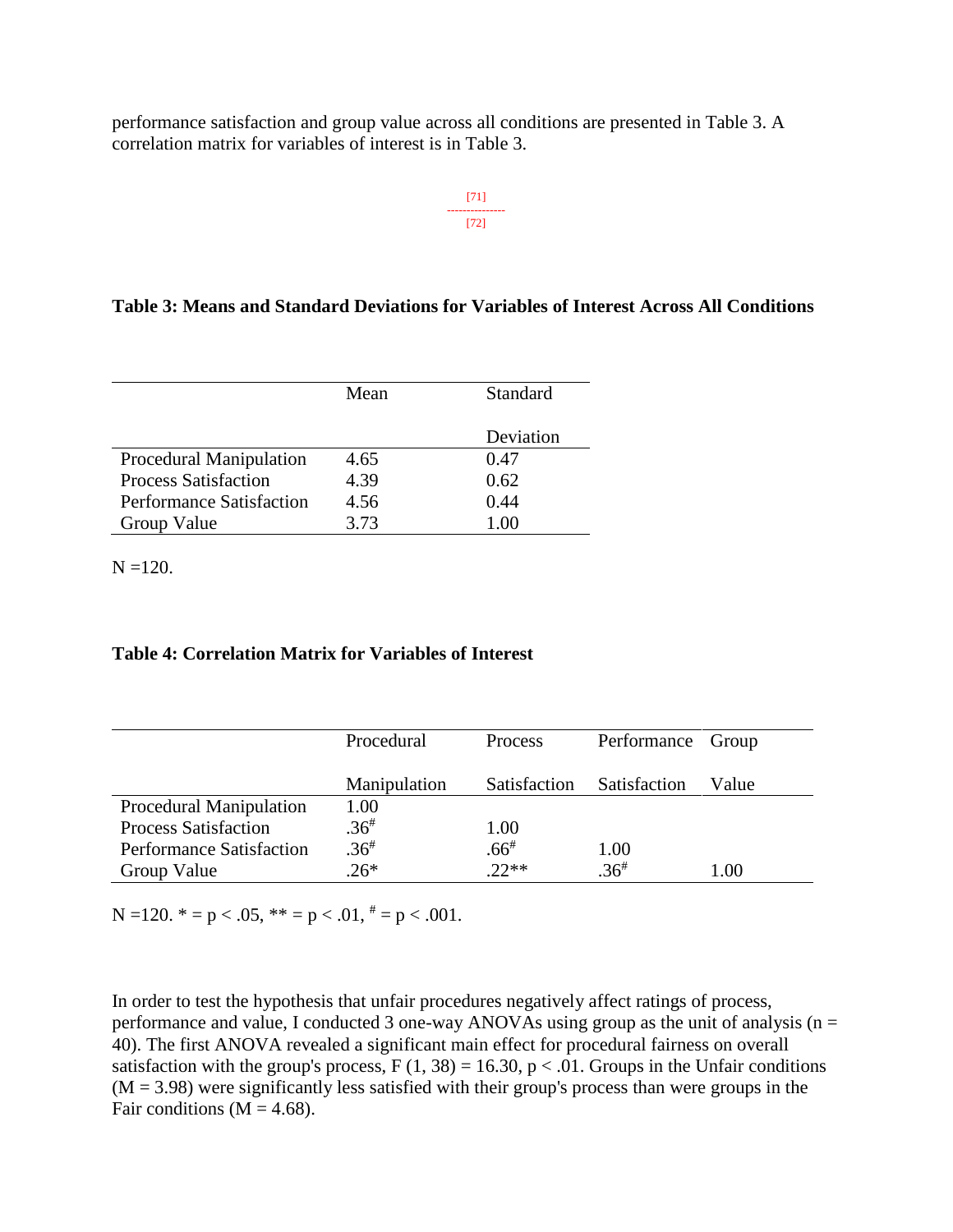There was also a main effect for procedural fairness on performance satisfaction,  $F(1, 38) =$ 13.46,  $p < 0.01$ . The ANOVA indicated that groups in the Unfair conditions (M = 4.31) were significantly less satisfied with their task performance than were groups in the Fair conditions (M  $= 4.76$ ).

Finally, there was also a main effect for Procedural Fairness on perceptions of group value, F (1,  $38$ ) = 3.97, p = .05. Groups in the Unfair conditions (M = 3.50) were less likely to indicate their leaders "made them want to stay in the group" than were groups in the Fair conditions ( $M =$ 3.91). Means for individuals in the Fair and Unfair conditions are located in Appendix 1 and Appendix 2 respectively.

> [72] --------------- [73]

## **Interactions Between Procedural Fairness and Task Type.**

I conducted a 2 (Procedural Fairness) X 2 (Conflict Type) ANOVA to determine whether procedural fairness affects ratings of process, performance and value differently as a function of the different kinds of conflict inherent in the task. The first Procedural Fairness x Conflict Type interaction was marginally significant for process satisfaction,  $F(1, 36) = 3.65$ ,  $p < .07$ . Of the four conditions, groups in Unfair Procedure/Conflict of Interest condition were the least satisfied with their processes  $(M = 3.91)$  and groups in the Fair Procedure/Conflict of Interest condition were most satisfied ( $M = 4.70$ ). Within the Cognitive Conflict conditions, groups in the Unfair and Fair Procedure conditions were similarly satisfied with group process. Their means were 4.36 and 4.44 respectfully. A post hoc analysis indicated that groups in the Unfair Procedure/Conflict of Interest conditions were significantly different from groups in the Fair Procedure/Conflict of Interest conditions,  $F(1, 36) = 16.05$ ,  $p < .05$ .

A significant Procedural Fairness x Conflict Type interaction on group performance,  $F(1, 36) =$ 4.41, p < .05, illustrated the continued importance of procedural fairness on mean ratings of satisfaction with the group's decision. Groups in the Fair Procedure /Conflict of Interest, Fair Procedure/Cognitive Conflict, and Unfair Procedure/Cognitive Conflict conditions were similarly satisfied with their performances as indicated by means of 4.78, 4.73, and 4.52 respectively. A post hoc analysis indicated that groups in the Unfair Procedure/Conflict of Interest condition (M=4.00) were significantly less satisfied with their performances than were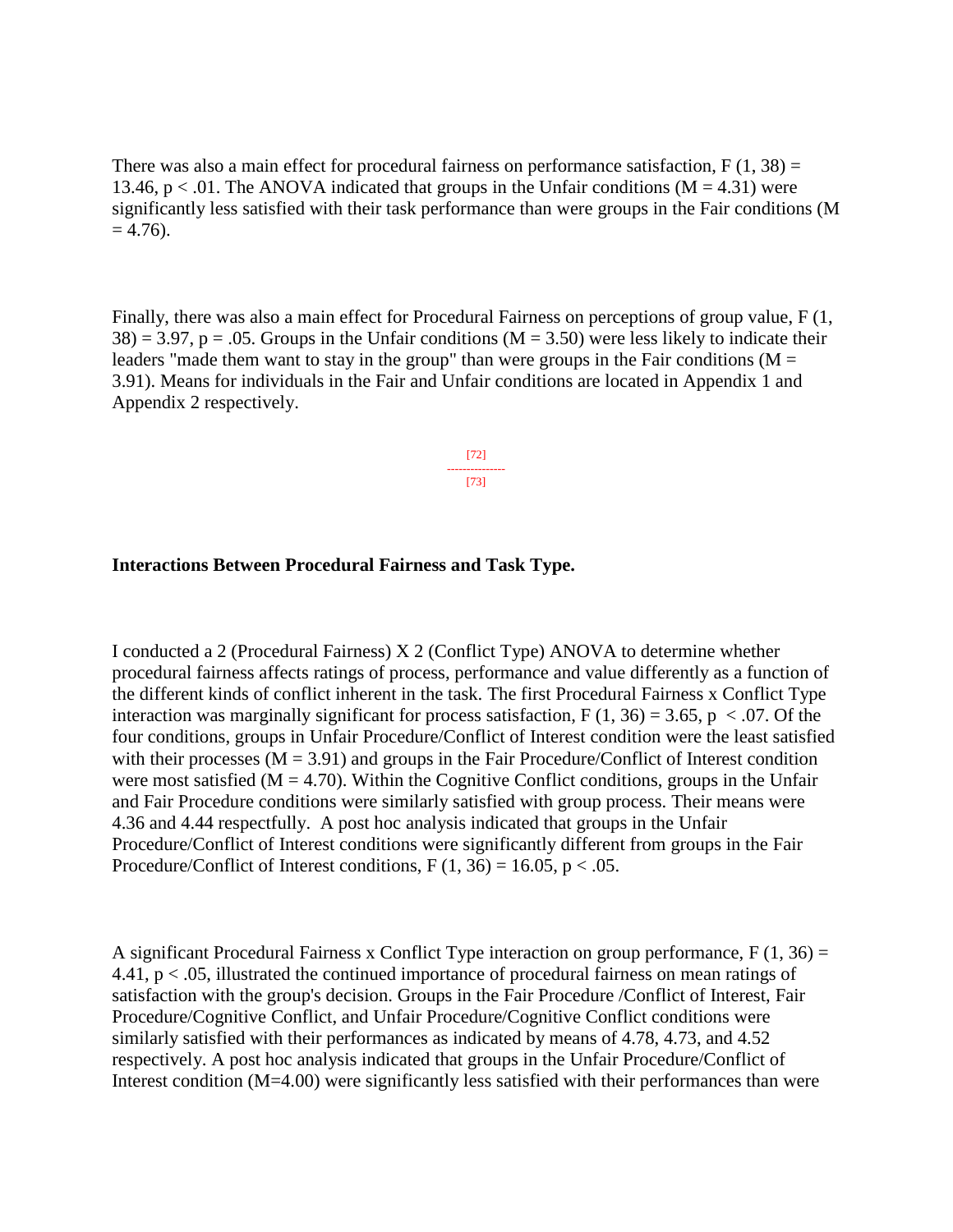groups in the Fair Procedure/Conflict of Interest Conditions,  $F(1, 36) = 10.91$ , p < .05, and groups in the Fair Procedure/ Cognitive Conflict Conditions,  $F(1, 36) = 12.45$ ,  $p < .05$ .

Although there was a main effect of procedural fairness on group value, the Procedural Fairness x Conflict Type interaction was not significant,  $F(1, 36) = 0.08$ ,  $p > .05$ . Mean ratings of group value were similar for groups in all four conditions: Fair Procedure/Conflict of Interest ( $M =$ 3.87); Unfair Procedure/Conflict of Interest ( $M = 3.48$ ); Fair Procedure/Cognitive Conflict ( $M =$ 3.94); and Unfair Procedure/Cognitive Conflict ( $M = 3.52$ ).

#### **Comparing Observers of Fair and Unfair Procedures**

In order to investigate my third hypothesis that non-excluded group members witnessing unfair procedures will rate their group process, performance and value less positively than nonexcluded participants in fair groups, I conducted a series of one-way ANOVAs comparing the non-excluded group members from the unfair groups to non-excluded group members from the fair conditions. The unit of analysis is the individual ( $n = 80$ ). Group members who witnessed unfair procedures were less satisfied with their groups' processes,  $F(1, 78) = 10.48$ ,  $p < .05$ ; less pleased with their groups' performances,  $F(1, 78) = 9.80$ ,  $p < .01$ ; and valued their groups less, F  $(1, 78) = 4.27$ ,  $p < .05$ , than did non-excluded members in the Fair conditions.

> [73] --------------- [74]

#### **Comparing Observers of Unfair Procedures to Recipients of Unfair Procedures**

Compared to those is the fair conditions, non-excluded members in the unfair conditions were significantly less satisfied with group process, performance and value but this still did not answer the question of whether observers of unfair procedures evaluate their groups as negatively as recipients of unfair procedures. Within the unfair conditions, another ANOVA was used to investigate whether excluded members evaluated their groups differently from those group members not excluded ( $n = 54$ ). Excluded members and non-excluded members did not differ significantly on ratings of process,  $F(1, 52) = 2.04$ ,  $p > .05$ , performance,  $F(1, 52) = 2.49$ ,  $p >$ .05 and value,  $F(1, 52) = 2.11$ ,  $p > .05$ .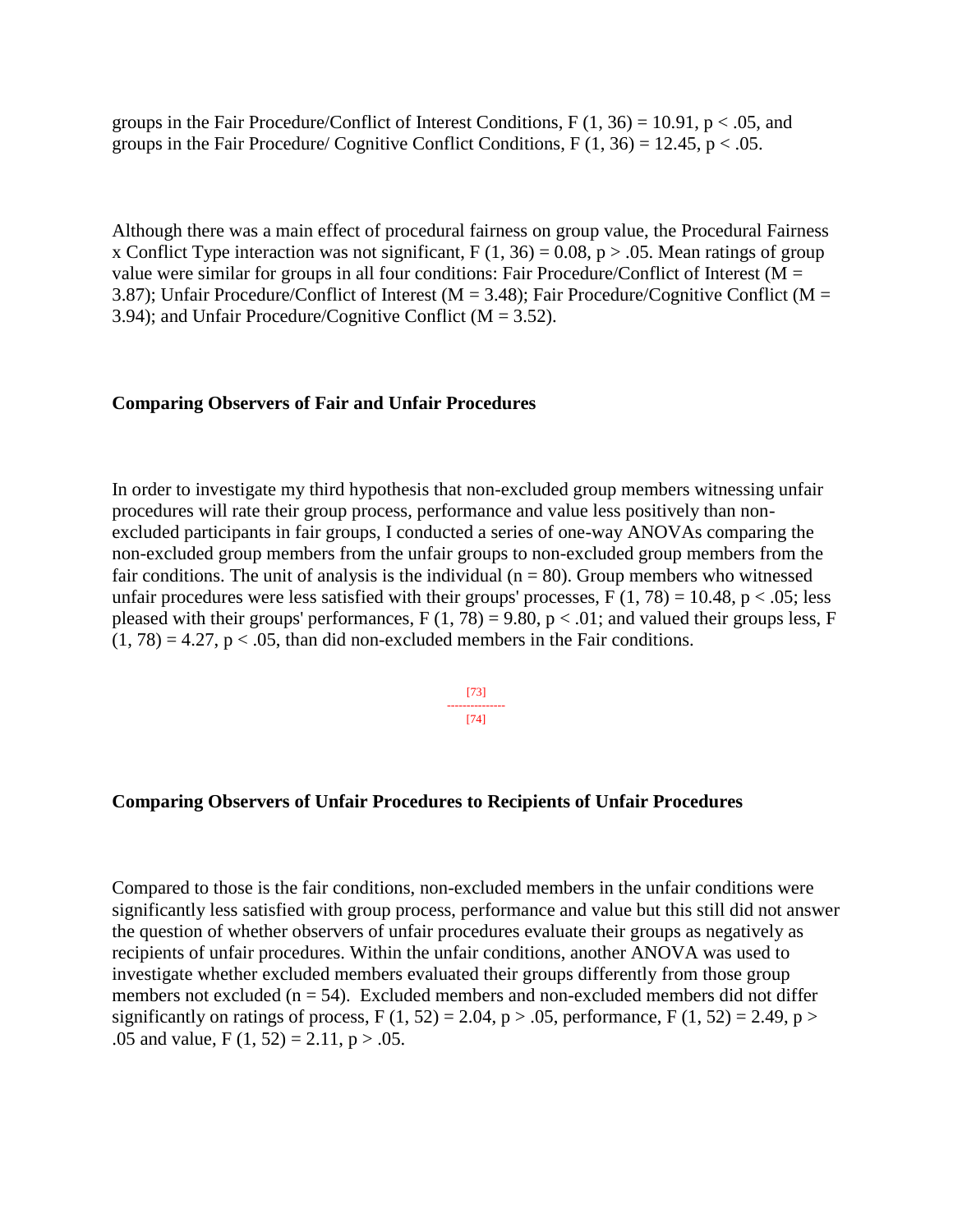Participants who were most satisfied with process, performance, and value were those who participated in the fair conditions. Participants who were least satisfied were the excluded group members in the unfair conditions. Although non-excluded participants in the Unfair conditions were significantly different from participants in the Fair conditions on these measures, Nonexcluded participants in the Unfair conditions were not significantly different from the excluded participants. This finding suggests that Unfair procedures directed at a fellow group member affect other members' perceptions of group process, performance and value in a way similar to being personally excluded.

## **DISCUSSION**

Procedural justice theory suggests that how we are treated during a dispute is as important to us as the final outcome. In fact, knowing that fair procedures were used when resolving conflicts increases our satisfaction with those outcomes that go against our own self-interests. Therefore, fair procedures should be as important in decision-making groups as they are when deciding cases and distributing resources. My goal was to determine those conditions in which the use of procedural fairness increases member satisfaction with group process, performance, and group value.

A main effect of fairness illustrated that groups exposed to unfair procedures rated their process, performance and value more negatively than did groups in which their leaders implemented fair procedures. These findings are consistent with other researchers who found that when leaders were more considerate of group members' inputs, those members judged the procedure as more fair (Korsgaard et al. 1995). Therefore my first hypothesis is supported.

For my second hypothesis, I had expected fairness would be moderated by conflict type in that fair procedures would have a greater effect on measures of process, performance, and value for tasks high in conflict of interest and less effect for tasks high in cognitive conflict. There was a marginally significant Procedural Fairness x Conflict Type interaction on process and a significant interaction of Procedural Fairness and Conflict Type on performance. Groups completing the Conflict of Interest task within the Unfair Procedure conditions were the least satisfied with their groups' process as compared to all other conditions but they were only significantly different from the Conflict of Interest Groups in the Fair conditions. I found a similar effect for performance. Although there was a significant Procedural Fairness X Conflict Type interaction on group ratings of performance, Conflict of Interest groups in the Unfair condition were significantly different from both the Conflict of Interest and Cognitive Conflict groups in the Fair conditions. The Cognitive Conflict groups in the unfair conditions were not significantly different from the other groups. Procedural Fairness appeared to have a greater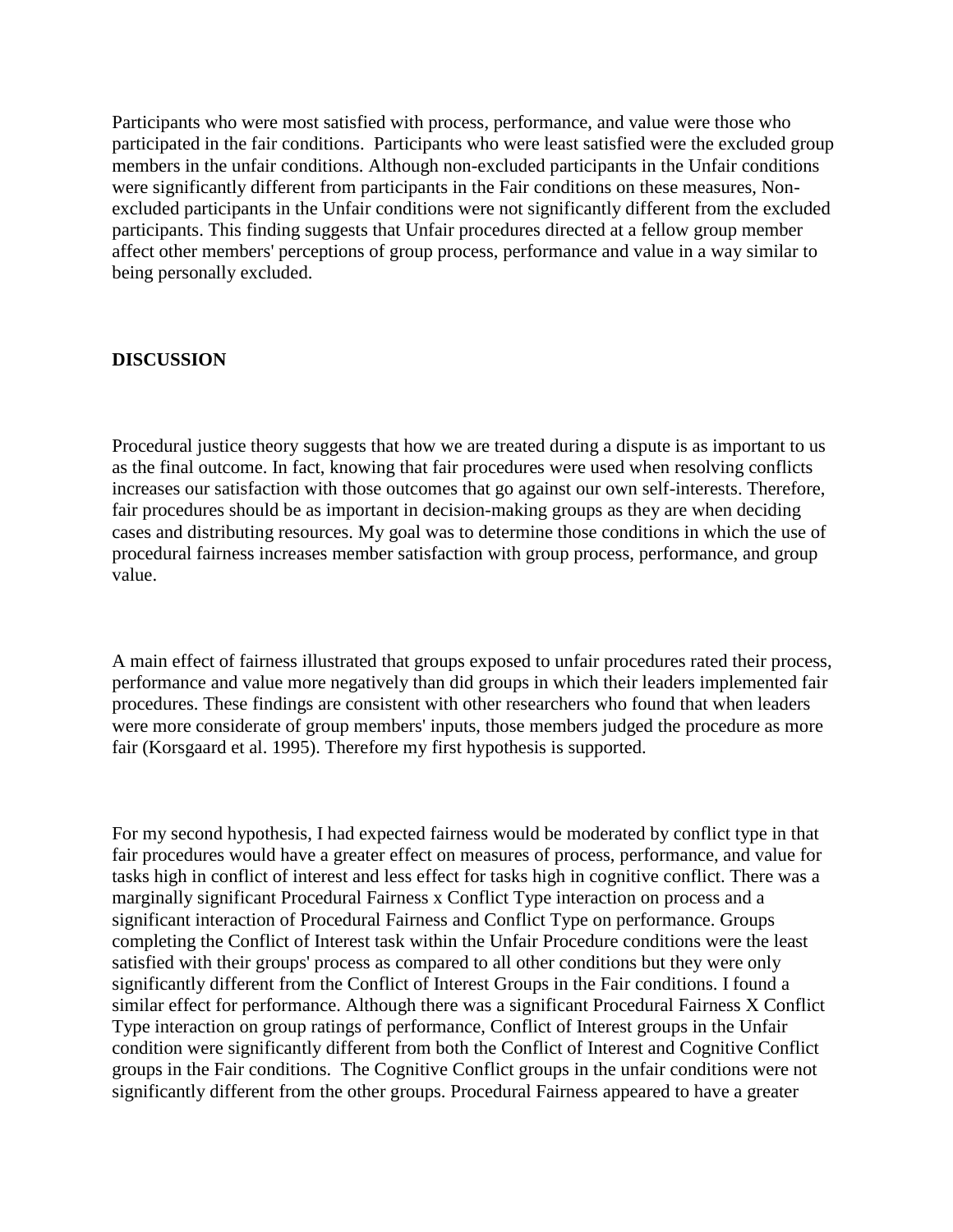effect on process and performance satisfaction when (a) the group's task was high in conflict of interest and (b) the procedure was unfair. There are several reasons why this may be the case.

```
[74]
---------------
[75]
```
As suggested by Thibaut and Walker (1978), tasks higher in cognitive conflict may be resolved without much emphasis on voice. In fact, having too much process control could interfere with accomplishing a task when there is one best answer. Members who are neutral, or uninterested or see the group goal as consistent with their own individual goals may consider a procedural structure emphasizing equal participation as unnecessary and even an impediment to developing a creative solution (Heuer and Penrod 1986). Also, one or more members of the given group could have specific-status characteristics that entitled them to make greater contributions to the discussion (Berger, Cohen, and Zelditch 1972). These behavioral or interpersonal abilities (i.e., task familiarity, organizational skills or leadership style) may be underutilized as a function of a procedure whose sole purpose is to guarantee equal voice among all involved parties. There is also the concern that the NASA task has a correct answer whereas the Affirmative Action task does not. According to Thibaut and Walker, that is the very nature of the difference between a cognitive conflict and a conflict of interest. Participants were not aware at the time of completing the task whether their group solution was indeed the correct answer to the NASA problem.

There was also a concern that having groups complete an affirmative action task may increase their members' awareness of procedural fairness. If completing an affirmative action task increases the salience of fairness for members, then excluded members in the Unfair Procedure/Conflict of Interest Conditions should report exclusionary behavior at a higher rate than group members in the Unfair Procedure/Cognitive Conflict condition. However, there were no significant differences in reports of exclusion across Conflict Type. Regardless of which task they completed, excluded members were equally likely to report that the leader prevented them from speaking during the discussion and the leader did not consider their ideas when discussing the problem.

Groups exposed to the Unfair Procedure/Conflict of Interest conditions were the only groups significantly different from the others. This suggests that the unfair procedure experienced by group members may have triggered heuristics of fair procedures, which in turn caused those groups to rate their current experience as more unfair. Van den Bos and Van Prooijen (2001) suggested that one way to understand how individuals evaluate procedural fairness is to examine the reference points used for deciding whether procedures are fair. According to referent cognitions theory, participants compare unfair procedures to procedural alternatives they have either experienced or can imagine. They found that unfair procedures were more likely to trigger heuristics of fair procedures than were fair procedures to trigger heuristics of unfair procedures.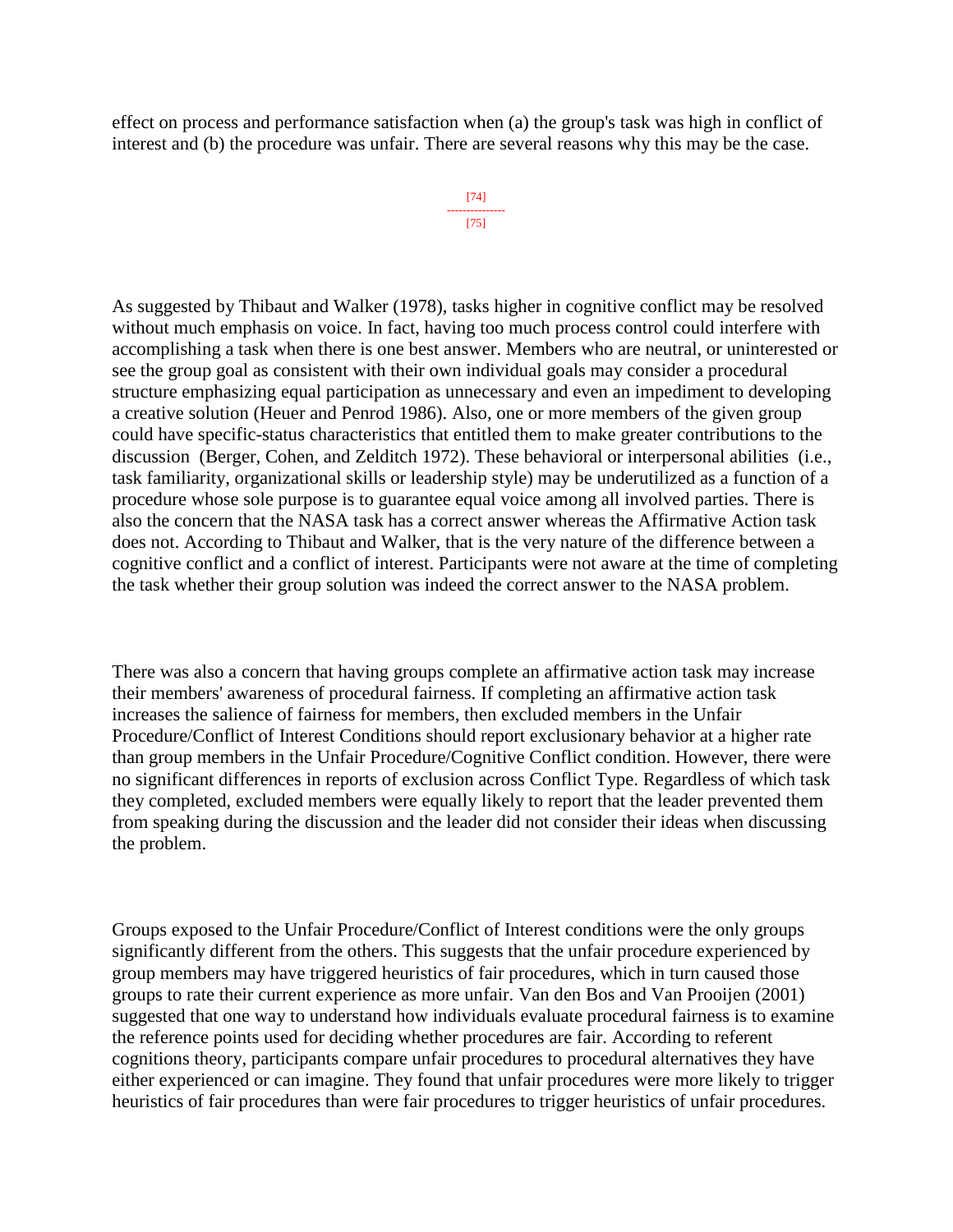This effect was stronger when the reference point (the fair or unfair procedure to which the current procedure was compared) was close than when the reference point was distant. My findings appear to be consistent with the results of their study. Perhaps participants are less likely to expect equal opportunities for presenting solutions when solving a task that has only 1 correct answer.

Referent cognitions theory may also explain why excluded members and non-excluded members in the unfair conditions rated their group experiences similarly. While the manipulation check indicated the excluded member was aware that he or she was kept from the group's discussion, other group members were also affected by the unfair procedures, as indicated by similar low ratings of process, performance and group value. The advantage in having a laboratory paradigm in which group members interact with one another is that participants are equally aware of what constitutes fair and unfair procedures. The excluded member is aware of the procedural unfairness he is experiencing because the member only has to look at the treatment of others within the group to envision how the task should be conducted. In turn, members who are not excluded but who are witnessing their colleagues treatment only have to look at their own treatment to see how the group should be conducted. Because all members in the unfair conditions reported similar ratings of fairness, decision, and group satisfaction, my third hypothesis was supported.



These findings suggest that the dissatisfaction with the group could be less related to the group's outcome or decision rule and more related to the inability for all members to present their own sides in their own words. Unfortunately, in this study, the operational definition of an unfair procedure, in this case not allowing a member to contribute, may in fact be a violation of a previously stated "fair procedure" rather than an unfair procedure itself. Future researchers should separate the fairness of the procedure from the violation of the expectation of fairness. One may be perceived as a more serious infraction to group members than the other.

Relational voice also appears to be more important when participating in a task high in conflict of interest such as creating an affirmative action policy. The way one maintains social bonds and group membership is by first presenting beliefs and feelings to the group which in turn are validated or ignored by other group members. When contributions are validated by other members, one assumes a respected place within the group. When contributions are ignored by other members, one assumes that his or her status within the group is less than other members (Tyler 1994). The current findings are also consistent with the idea that voice is more important when we are concerned about treatment by and trust in our leader and suggest that group members are also affected by the threatened status of other group members. The data illustrating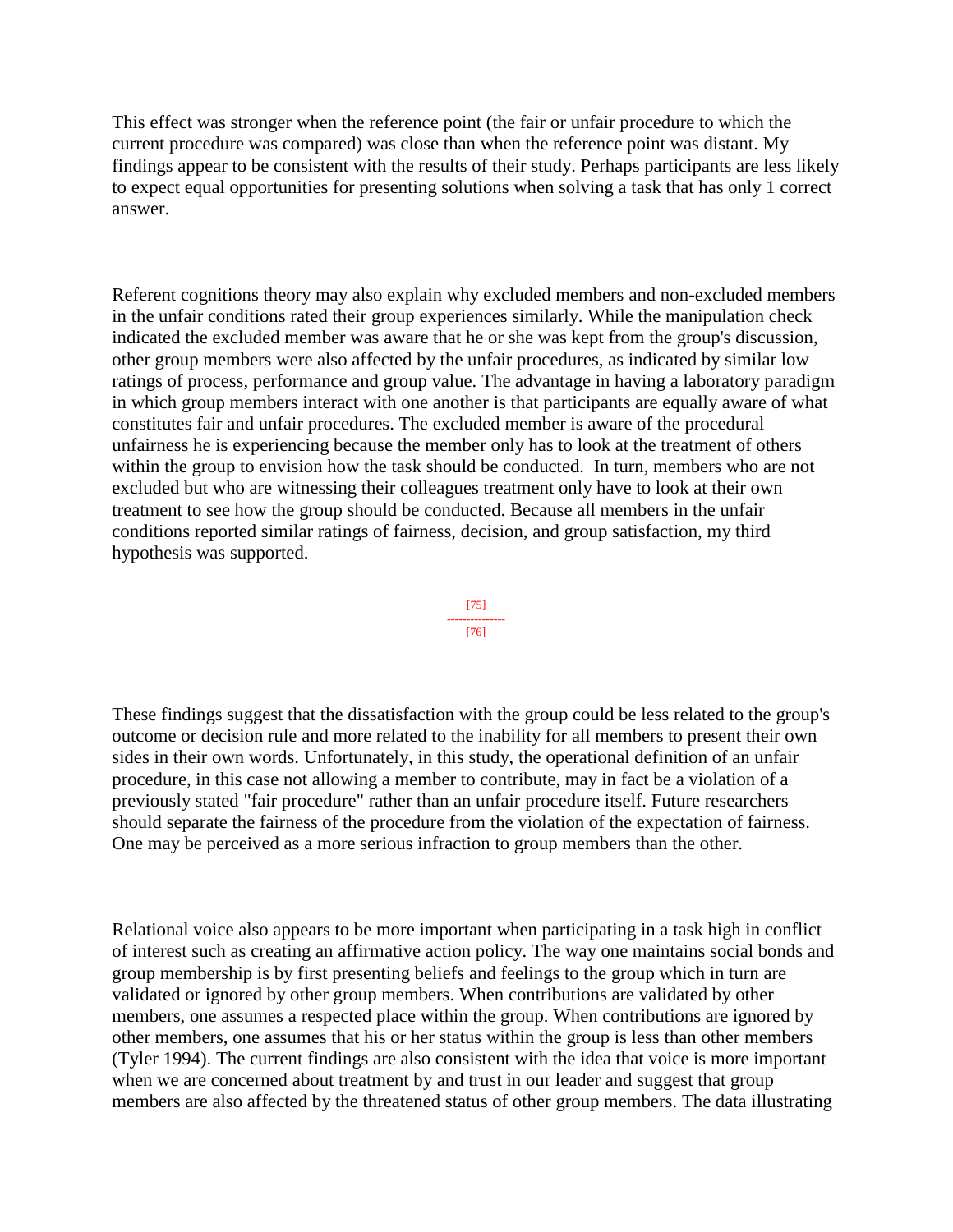the significant differences between individuals who were non-excluded in both conditions best illustrated this point. Although they were allowed voice, non-excluded group members in the Unfair Procedure conditions rated group process, performance and value more negatively than did participants in the Fair Procedure conditions.

There are several implications for these findings. First, within small groups, procedural justice, specifically voice is very important to members. As suggested by Korsgaard et al. (1995), procedures for increasing voice can be set up prior to conducting a group meeting and do not need to be specific to a certain leadership style. Rather, group leaders could follow one procedure for solving tasks high in cognitive conflict and another when the task at hand elicits conflict of interest. Second, considering the type of task when implementing a procedure seems especially important when members are required to make a group decision that may negatively affect individual members. Because, many corporate and administrative decisions involve many conflicts of interest, utilizing the fairest procedure possible could assist organizations in maintaining employee satisfaction with their group's decision and the organization as a whole. Third, since individuals do not have to be affected directly by an unfair procedure to see that procedure as unfair, leaders must be consistent about how they apply the procedure.

Future research in the area of procedural justice and decision-making groups should consider the following questions. Were participants in the current study affected primarily by the use of the unfair procedure, or were their negative evaluations of the group process, performance and value the products of a violated expectation? In the current study, leaders told group members that everyone in the group would have an equal opportunity to engage in a group discussion and then proceeded to exclude one member. It would be interesting to examine whether the reason that members rated those groups with unfair procedures more negatively is because they expected to be treated fairly or if these negative ratings were the result of reactance to a leader who broke his or her word. Regardless of the underlying issue, our participants considered the procedure to be unfair. Future research could examine the degree to which different types of infractions occurring within groups elicit different perceptions of unfairness. Perhaps ostracizing a member is considered an unfair procedure but assigning disproportionate workloads (or credits) among members would be perceived as even more unfair. Future researchers should also examine the effects of previous working or personal relationships among group members to perceptions of procedural fairness. In this study, individuals other than the leader were randomly assigned to groups, therefore individual group members had not met prior to participating in this study. What would happen if the excluded group member was a colleague or friend? Would the perception of unfairness be even stronger? In turn, would a member's willingness to continue interacting with a group following an unfair procedure be even more tenuous.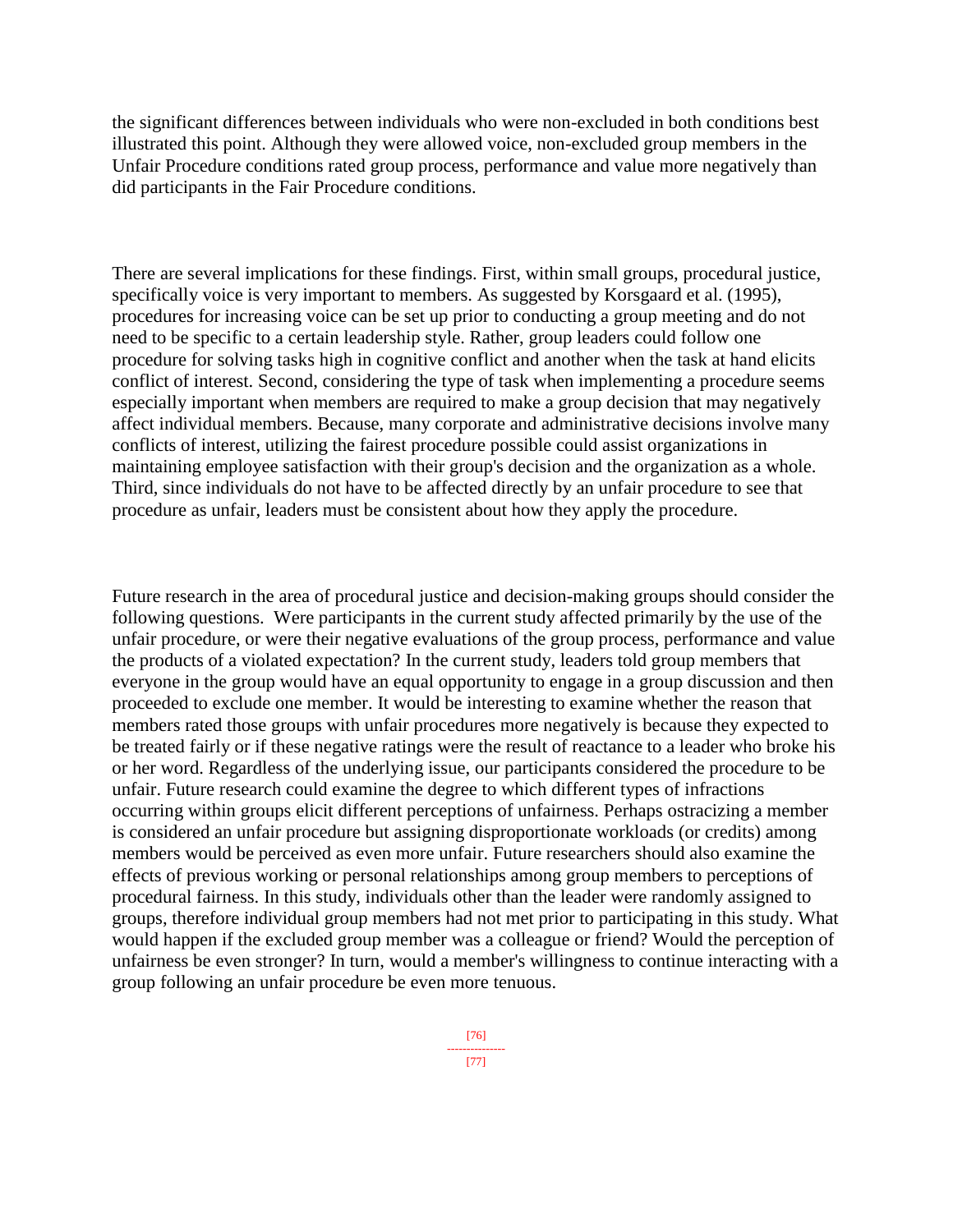In addition to the procedure, future research may want to consider further the role conflict of interest plays in influencing member perceptions of group process, performance and value. Compared to the cognitive conflict task, the effects of the conflict of interest are less clear for a variety of reasons. The affirmative action task is more representative of the types of decisions made in organizations and institutions. In addition to representing a conflict of interest, group members may have been more affected by unfair procedures because the task was more controversial and more engaging. Future research could continue to tease out the factors associated with the task at hand that mandate the type of procedures which would best facilitate the group's outcome. Procedural justice and more specifically the group value model allows us a new perspective in which to evaluate these and other questions.

> [77] --------------- [78]

## **APPENDIX 1**

**Means and Standard Deviations for "Process Satisfaction", "Performance Satisfaction," and "Group Value" by Group Member Treatment and Conflict Type for Individuals in the Fair Conditions**

|                                 | Conflict Type             |                      |         |
|---------------------------------|---------------------------|----------------------|---------|
|                                 | <b>Cognitive Conflict</b> | Conflict of Interest | Overall |
| <b>Process Satisfaction</b>     |                           |                      |         |
| Mean                            | 4.44                      | 4.70                 | 4.56    |
| <b>Standard deviation</b>       | 1.16                      | 0.53                 | 0.93    |
| $\mathbf N$                     | (36)                      | (30)                 | (66)    |
| <b>Performance Satisfaction</b> |                           |                      |         |
| Mean                            | 4.78                      | 4.73                 | 4.76    |
| <b>Standard deviation</b>       | 0.42                      | 0.45                 | 0.43    |
|                                 | (36)                      | (30)                 | (66)    |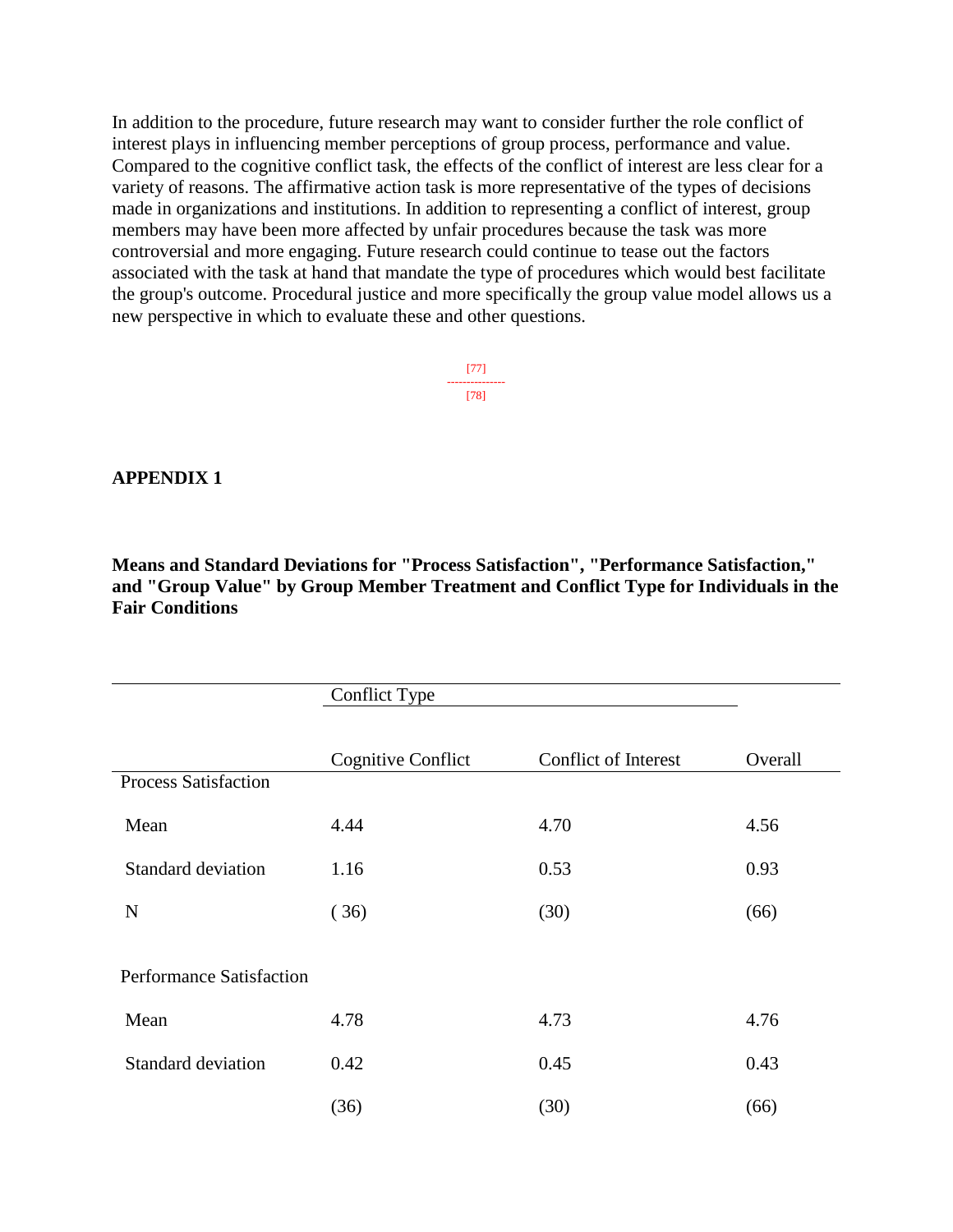Group Value

| Mean               | 3.94 | 3.87 | 3.91 |
|--------------------|------|------|------|
| Standard deviation | 0.83 | 1.14 | 0.97 |
|                    | (36) | 30   | (66) |

[78] --------------- [79]

## **APPENDIX 2**

**Means and Standard Deviations for "Process Satisfaction", "Performance Satisfaction," and "Group Value" by Group Member Treatment and Conflict Type for Individuals in the Unfair Conditions (54)**

|                             | <b>Conflict Type</b>          |                  |                             |                  |         |
|-----------------------------|-------------------------------|------------------|-----------------------------|------------------|---------|
|                             | Cognitive Conflict            |                  | <b>Conflict of Interest</b> |                  |         |
|                             | <b>Group Member Treatment</b> |                  |                             |                  |         |
|                             | Excluded                      | Non-<br>Excluded | Excluded                    | Non-<br>Excluded | Overall |
| <b>Process Satisfaction</b> |                               |                  |                             |                  |         |
| Mean                        | 4.36                          | 3.46             | 3.29                        | 4.21             | 4.39    |
| <b>Standard deviation</b>   | 1.03                          | 1.00             | 1.50                        | 0.97             | 1.02    |
| $\mathbf N$                 | (11)                          |                  | (7)                         |                  |         |

N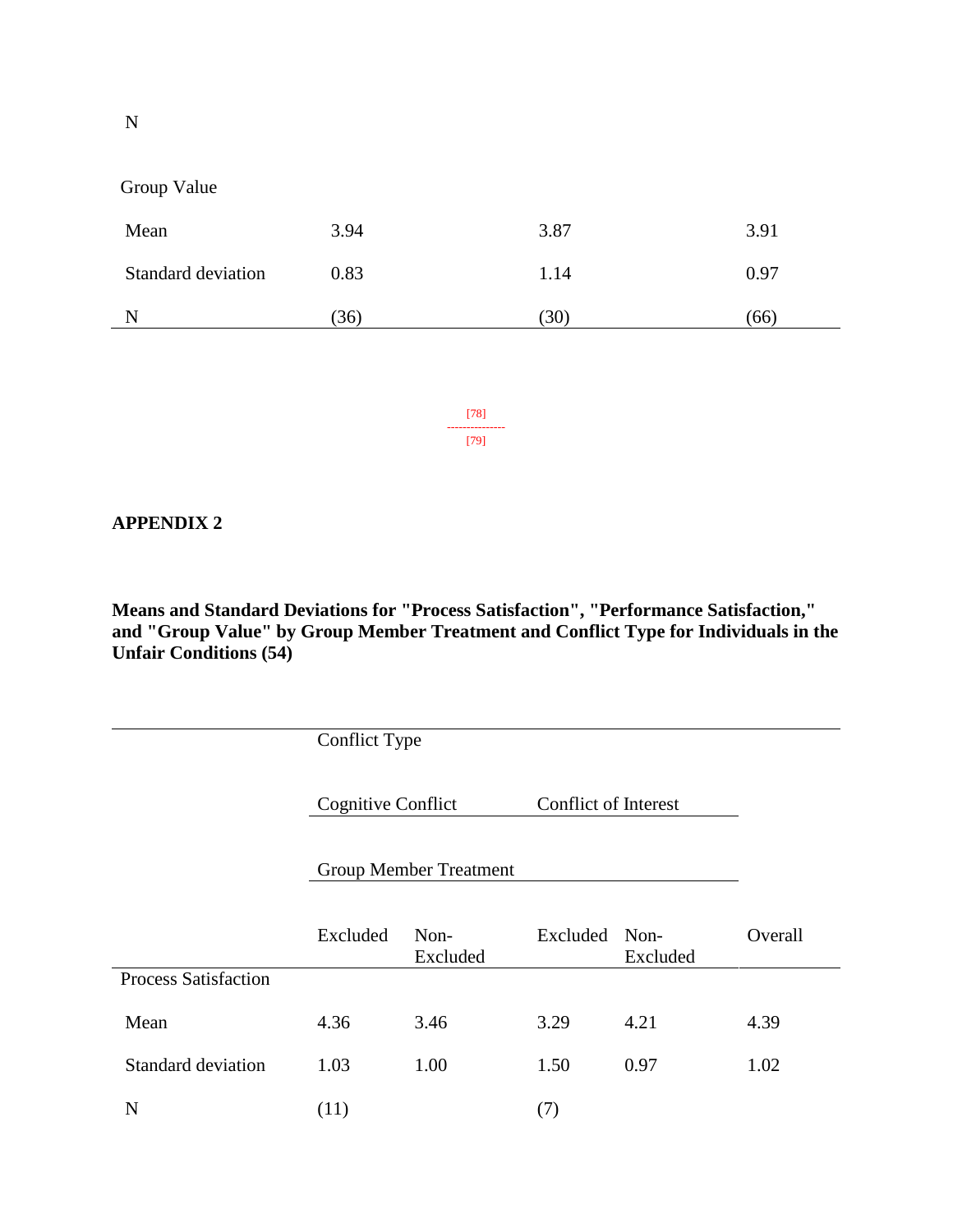|                                   |      | (22) |      | (14) | (54) |
|-----------------------------------|------|------|------|------|------|
| Performance<br>Satisfaction       |      |      |      |      |      |
|                                   | 4.45 | 4.55 | 3.43 | 4.29 | 4.31 |
| Mean<br><b>Standard deviation</b> | 0.69 | 0.67 | 1.27 | 0.83 | 0.86 |
| ${\bf N}$                         | (11) | (22) | (7)  | (14) | (54) |
| Group Value                       | 3.27 | 3.64 | 3.14 | 3.64 | 3.50 |
| Mean                              | 1.10 | 0.95 | 0.69 | 1.15 | 1.00 |
| <b>Standard deviation</b>         | (11) | (22) | (7)  | (14) | (54) |
| ${\bf N}$                         |      |      |      |      |      |
|                                   |      |      |      |      |      |

[79] --------------- [80]

## **REFERENCES**

Berger, Joseph, B Cohen and M Zelditch. 1972. "Status Characteristics and Social Interaction." *American Sociological Review*, 37: 241-255.

Folger, Robert and Mary A. Konovsky. 1989. "Effects of Procedural and Distributive Justice on Reactions to Pay Raise Decisions." *Academy of Management Journal*, 32: 115-130.

Greenberg, Jerald. 1987. "Reactions to Procedural Injustice in Payment Distributions: Do the Means Justify the Ends?" *Journal of Applied Psychology*,72: 55-61.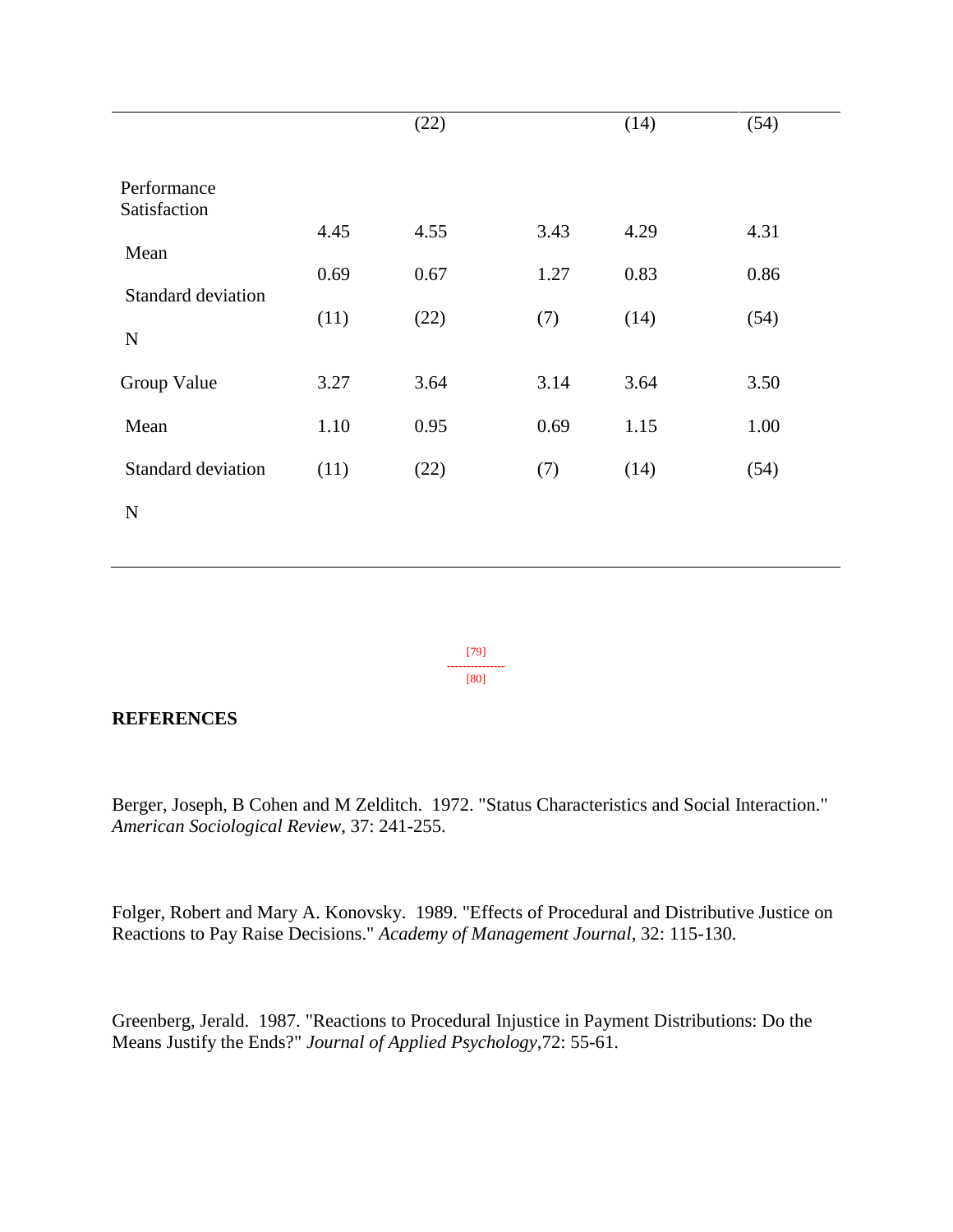Hall, Jay and W. H. Watson. 1970. "The Effects of Normative Intervention on Group Decisionmaking Performance." *Human Relations*, 23: 299-317.

Hegtvedt, Karen A. 1990. "The Effects of Relationship Structure on Emotional Responses to Inequity." *Social Psychology Quarterly*, 53: 214-228.

Hegtvedt, Karen A. 1988. "Social Determinants of Perception: Power, Equity, and Status Effects in an Exchange Situation." *Social Psychology Quarterly*, 51: 141-153.

Hegtvedt, Karen A. and Caitlin Killian. 1999. "Fairness and Emotions: Reactions to the Process and Outcomes of Negotiations." Social Forces, 78: 269-303.

Hegtvedt, Karen A, Elaine A. Thompson and Karen S. Cook. 1993. "Power and Equity: What Counts in Attributions for Exchange Outcomes?" *Social Psychology Quarterly*, 56: 100-119.

Heuer, Larry B. and Steven Penrod. 1986. "Procedural Preference as a Function of Conflict Intensity." *Journal of Personality and Social Psychology*, 51: 700-710.

> [80] --------------- [81]

Houlden, Pauline, Stephen LaTour, Laurens Walker, and John Thibaut. 1974. "Preferences for Modes of Dispute Resolution as a Function of Process and Decision Control." *Journal of Experimental Social Psychology*, 14: 13-30.

Korsgaard, M. Audrey, David M. Schweiger, and Harry J. Sapienza. 1995. "Building Commitment, Attachment, and Trust in Strategic Decision-Making Teams: The Role of Procedural Justice." *Academy of Management Journal*, 38: 60-84.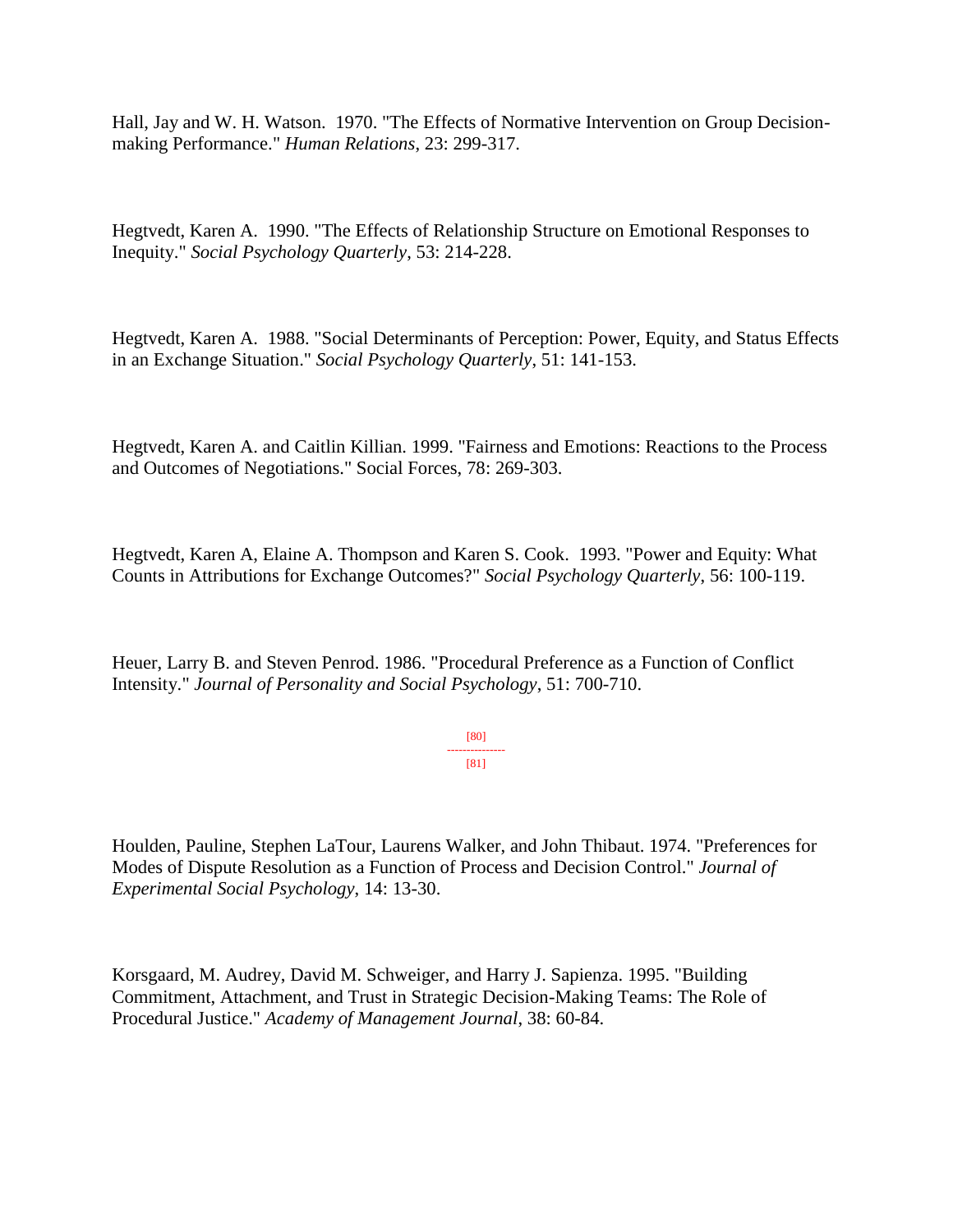Kravitz, David, A. 1995. "Attitudes Toward Affirmative Action Plans Directed at Blacks: Effects of Plan and Individual Differences." *Journal of Applied Social Psychology*, 25: 2192- 2220.

Landy, Frank. J., Janet L. Barnes-Farrell, and Jeanette N. Cleveland. 1980. "Perceived Fairness and Accuracy of Performance Evaluation: A Follow Up." *Journal of Applied Psychology*, 63: 355-356.

LaTour, Stephen, Paulette Houlden, Laurens Walker, and John Thibaut. 1976. "Some Determinants of Preference for Modes of Conflict Resolution." *Journal of Conflict Resolution*, 20: 319-356.

Lind, E. Allan, Ruth Kanfer, and P. Christopher Earley. 1990. "Voice, Control and Procedural Justice: Instrumental and Noninstrumental Concerns in Fairness Judgments." *Journal of Personality and Social Psychology*, 39: 952-959.

Lind, E. Allan, Laura Kray, and Leigh Thompson. 1998. "The Social Construction of Injustice: Fairness Judgments in Response to Own and Others Unfair Treatment by Authorities." *Organizational Behavior and Human Decision Processes*, 75: 1-22.

Lind, E. Allan, and Tom Tyler. 1988. *The Social Psychology of Procedural Justice*. New York: Plenum Press.

Nacoste, Rupert. 1994. "If Empowerment is the Goal…: Affirmative Action and Social Interaction." *Basic and Applied Social Psychology*, 15: 87-112.

Nacoste, Rupert. 1996. "Social Psychology and the Affirmative Action Debate." *Journal of Social and Clinical Psychology*, 15: 261-282.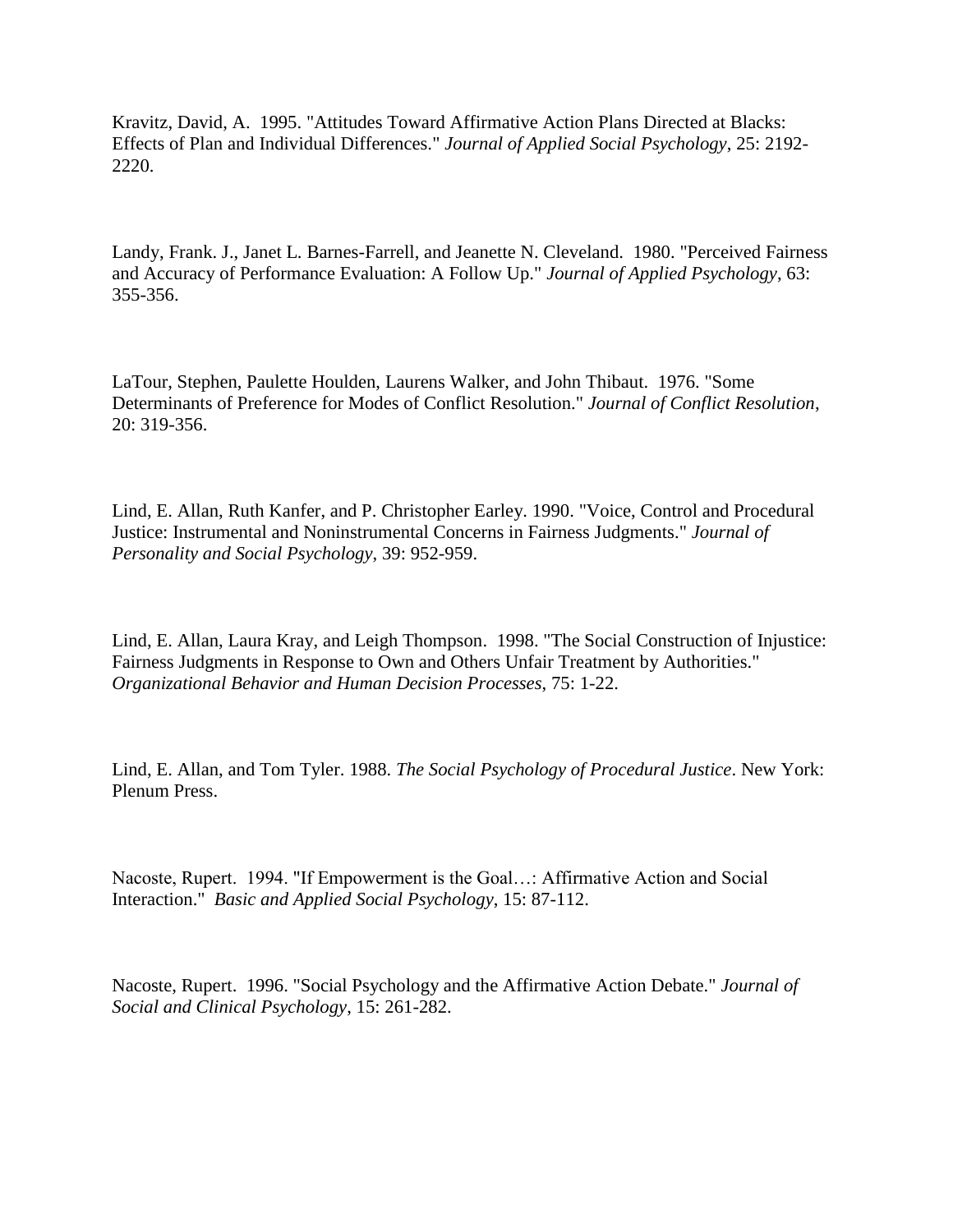Peterson, R. S. 1999. "Can You Have Too Much of a Good Thing? The Limits of Voice for Improving Satisfaction with Leaders." *Personality and Social Psychology Bulletin*, 25: 313-324.

> [81] --------------- [82]

Robbins, Tina L., Timothy P. Summers, Janis L. Miller, and William H. Hendrix. 2000. "Using the Group Value Model to Explain the Role of Noninstrumental Justice in Distinguishing the Effects of Distributive and Procedural Justice." *Journal of Occupational and Organizational Psychology*, 73: 511-518.

Thibaut, John and Laurens Walker. 1978. "A Theory of Procedure." *California Law Review*, 66: 541-566.

Tyler, Tom and Robert Folger. 1980. "Distributional and Procedural Aspects of Satisfaction with citizen-police encounters." *Basic and Applied Social Psychology*, 1: 281-292.

Tyler, Tom. 1994. "Psychological Models of the Justice Motive: Antecedents of Distributive and Procedural Justice." Journal of Personality and Social Psychology, 67: 850-863.

Tyler, Tom, Peter Degoey, and Heather Smith. 1996. "Understanding Why the Justice of Group Procedures Matters: A Test of the Psychological Dynamics of the Group-value Model." Journal of Personality and Social Psychology, 70: 913-930.

Van den Bos, Kees. 2001. "Uncertainty Management: The Influence of Uncertainty Salience on Reactions to Perceived Procedural Fairness." *Journal of Personality and Social Psychology*, 80: 931-941.

Van den Bos, Kees., and E. Allan Lind. 2001. "The Psychology of Own Versus Others Treatment: Self-oriented and Other-oriented Effects on Perceptions of Procedural Justice." *Personality and Social Psychology Bulletin*, 27: 1324-1333.